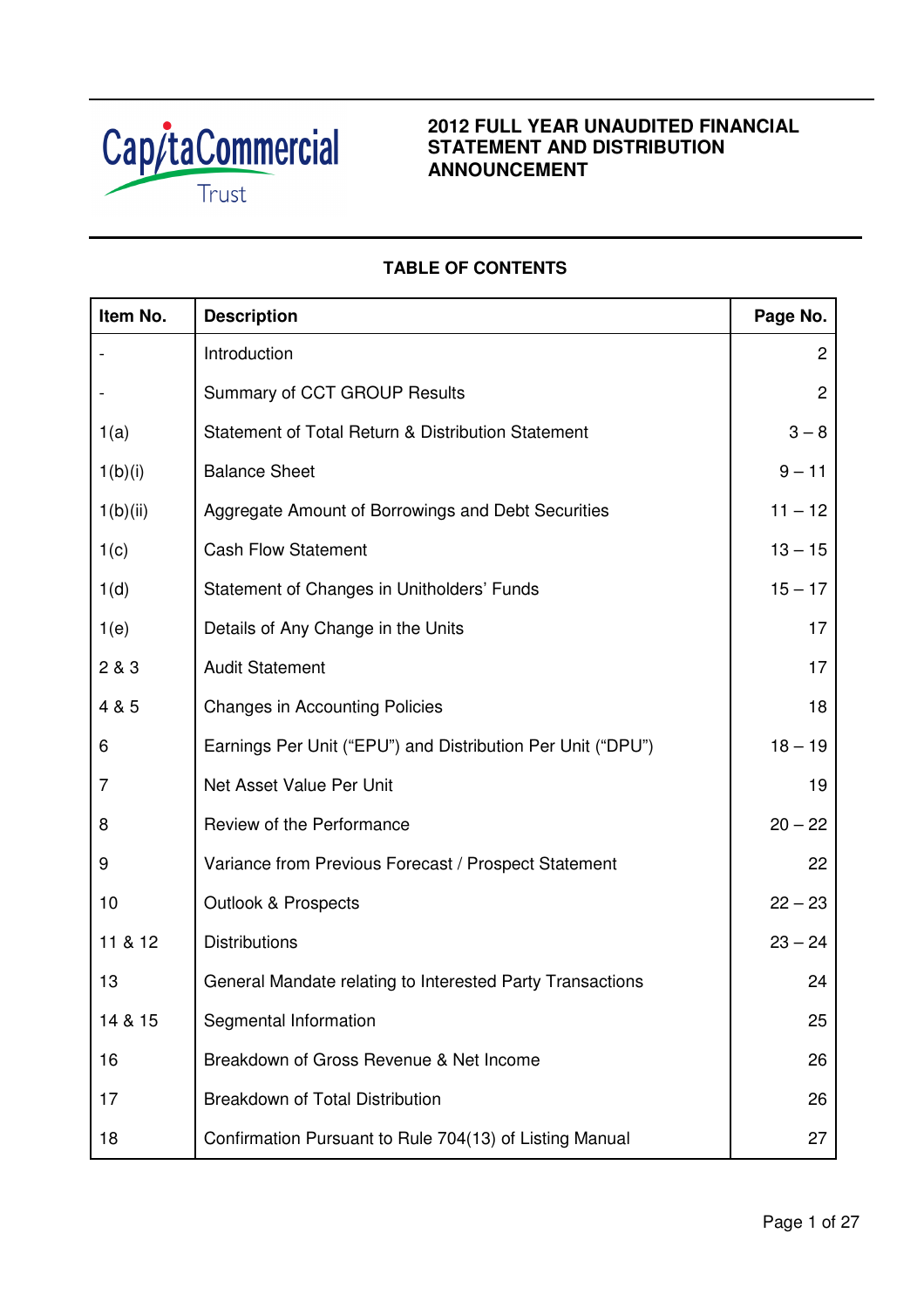#### **INTRODUCTION**

CapitaCommercial Trust ("CCT") was established pursuant to a trust deed dated 6 February 2004 (as amended) executed between CapitaCommercial Trust Management Limited as manager of CCT (the "Manager") and HSBC Institutional Trust Services (Singapore) Limited as trustee of CCT (the "CCT Trustee").

As at 31 December 2012, CCT's portfolio consists of Capital Tower, Six Battery Road, One George Street, Raffles City (through CCT's 60.0% interest in RCS Trust), HSBC Building, Bugis Village, Golden Shoe Car Park, Wilkie Edge, Twenty Anson (through CCT's 100.0% equity interest in FirstOffice Pte. Ltd ("FOPL")) and CapitaGreen that is currently under development (through CCT's 40.0% interest in MSO Trust).

In Malaysia, CCT has a 30.0% stake in Quill Capita Trust ("QCT") and a 7.4% stake in the Malaysia Commercial Development Fund ("MCDF"). In view of MCDF approaching the end of its stipulated term, MCDF divested all its real estate projects and returned most of its capital during 2012. MCDF will commence liquidation after the expiration of its fund term in September 2013 and having cleared all tax matters with the Inland Revenue Authority of Singapore.

# **SUMMARY OF CCT GROUP RESULTS**

|                                                            | Actual<br>2H 2012 | Actual<br>4Q 2012 | Actual<br>4Q 2011 | Change<br>% | <b>Actual</b><br>FY 2012 | Actual<br>FY 2011 | Change<br>% |
|------------------------------------------------------------|-------------------|-------------------|-------------------|-------------|--------------------------|-------------------|-------------|
| Gross Revenue (S\$'000)                                    | 192.614           | 97.075            | 89.883            | 8.0         | 375,806                  | 361,242           | 4.0         |
| Net Property Income (S\$'000)                              | 150.342           | 75.175            | 68.325            | 10.0        | 295,524                  | 277,315           | 6.6         |
| Distributable Income (S\$'000)                             | 116,135           | 58,266            | 54,430            | 7.0         | 228,515                  | 212,790           | 7.4         |
| Distribution per unit (cents)<br>For the period            | 4.09 $(1)$        | $2.05$ (1)        | 1.92              | 6.8         | $8.05^{(1)}$             | 7.52              | 7.0         |
| Distribution per unit (cents)<br>For the period (Adjusted) | 4.08 $(2)$        | $2.05^{(2)}$      | 1.92              | 6.8         | $8.04^{(2)}$             | 7.52              | 6.9         |

#### **Note:**

- (1) DPU for 4Q 2012, 2H 2012 and FY 2012 were computed on the basis that none of the convertible bonds due 2015 ("CB due 2015") or convertible bonds due 2017 ("CB due 2017") collectively known as "Convertible Bonds", is converted into CCT units ("Units"). Accordingly, the actual quantum of DPU may differ if any of these Convertible Bonds is converted into Units on or before the books closure date.
- (2) Subsequent to 31 December 2012, \$250,000 of the CB due 2015 were converted into 197,347 units. The estimated DPU for 4Q 2012, 2H 2012 and FY 2012 were computed on the basis that none of the remaining Convertible Bonds is converted into Units on or before the books closure date. Accordingly, the actual quantum of DPU may differ if any of these Convertible Bonds is converted into Units on or before the books closure date.

| <b>Distribution</b>                        | From 1 July 2012 to 31 December 2012                   |
|--------------------------------------------|--------------------------------------------------------|
| Distribution Type                          | Taxable income                                         |
|                                            | Tax-exempt income<br>lii)                              |
| Estimated Distribution Rate <sup>(3)</sup> | li)<br>Taxable income distribution 4.01 cents per unit |
|                                            | ii) Tax-exempt income distribution 0.07 cents per unit |
| Books Closure Date                         | Thursday, 31 January 2013                              |
| Payment Date                               | Thursday, 28 February 2013                             |

#### **Note:**

(3) Subsequent to 31 December 2012, S\$250,000 of the CB due 2015 was converted into 197,347 units. The above estimated Distribution Rate was computed on the basis that none of the remaining Convertible Bonds is converted into Units on or before the books closure date. Accordingly, the actual quantum of DPU may differ if any of the Convertible Bonds is converted into Units on or before the books closure date.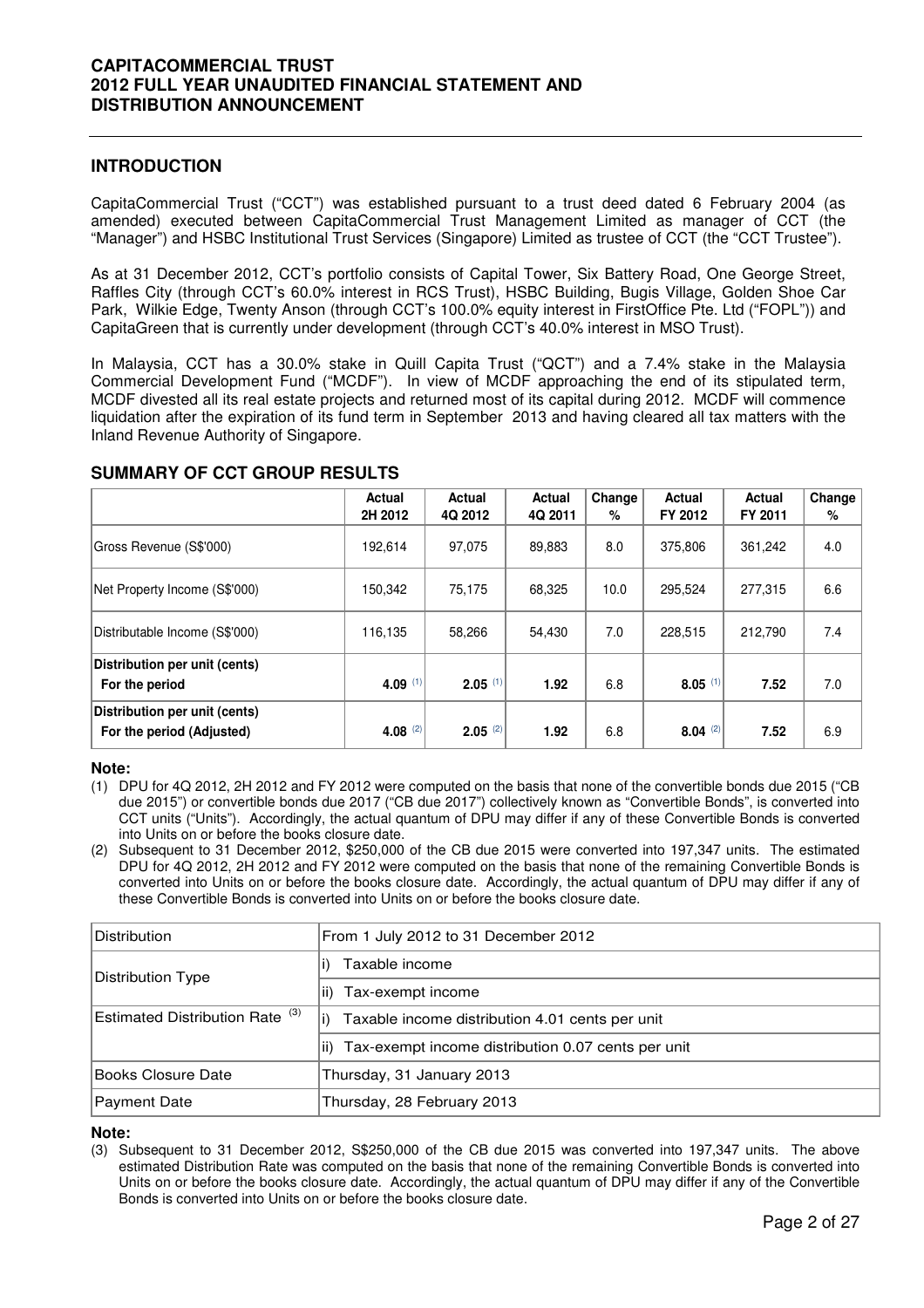#### **Statement of Total Return & Distribution Statement (4Q 2012 vs 4Q 2011)**

|                                                                                                    |                |            | Group      |           |            | <b>Trust</b> |           |
|----------------------------------------------------------------------------------------------------|----------------|------------|------------|-----------|------------|--------------|-----------|
| <b>Statement of Total Return</b>                                                                   | <b>Note</b>    | 4Q 2012    | 4Q 2011    | Change    | 4Q 2012    | 4Q 2011      | Change    |
|                                                                                                    |                | S\$'000    | S\$'000    | %         | S\$'000    | S\$'000      | $\%$      |
| Gross rental income                                                                                |                | 84,773     | 81,485     | 4.0       | 48,959     | 50,023       | (2.1)     |
| Car park income                                                                                    |                | 3,736      | 3,377      | 10.6      | 2,853      | 2,538        | 12.4      |
| Other income                                                                                       | 1              | 8,566      | 5,021      | 70.6      | 6,236      | 4,407        | 41.5      |
| Gross revenue                                                                                      |                | 97,075     | 89,883     | 8.0       | 58,048     | 56,968       | 1.9       |
| Property management fees                                                                           |                | (2,750)    | (2, 562)   | 7.3       | (1,305)    | (1,273)      | 2.5       |
| Property tax                                                                                       |                | (5,229)    | (6,900)    | (24.2)    | (2,078)    | (3,986)      | (47.9)    |
| Other property operating expenses                                                                  |                | (13, 921)  | (12,096)   | 15.1      | (7, 793)   | (7,253)      | 7.4       |
| <b>Property operating expenses</b>                                                                 |                | (21,900)   | (21, 558)  | 1.6       | (11, 176)  | (12, 512)    | (10.7)    |
| Net property income                                                                                | $\overline{2}$ | 75,175     | 68,325     | 10.0      | 46,872     | 44,456       | 5.4       |
| Interest income                                                                                    | 3              | 597        | 556        | 7.4       | 4,032      | 591          | <b>NM</b> |
| Investment income                                                                                  | 4              | 574        |            | <b>NM</b> | 20,184     | 20,328       | (0.7)     |
| Gain on remeasurement of financial<br>derivatives                                                  | 5              | 2,966      | 3,880      | (23.6)    | 2,966      | 3,880        | (23.6)    |
| Amortisation expense                                                                               | 6              | (1, 475)   |            | <b>NM</b> | (1, 475)   |              | <b>NM</b> |
| Manager's management fees:                                                                         |                |            |            |           |            |              |           |
| - Base fees                                                                                        |                | (2, 393)   | (2, 322)   | 3.1       | (1,201)    | (1, 154)     | 4.1       |
| - Performance fees                                                                                 |                | (2,800)    | (2,501)    | 12.0      | (1,831)    | (1, 542)     | 18.7      |
| Trust expenses                                                                                     | $\overline{7}$ | (1,480)    | (758)      | 95.3      | (1, 373)   | (622)        | <b>NM</b> |
| Finance costs                                                                                      | 8              | (18, 521)  | (19,048)   | (2.8)     | (13, 763)  | (14,004)     | (1.7)     |
| Net income before share of profit of<br>associate                                                  |                | 52,643     | 48,132     | 9.4       | 54,411     | 51,933       | 4.8       |
| Share of profit of associate                                                                       | 9              | 1,844      | 1,767      | 4.4       |            |              |           |
| <b>Net income</b>                                                                                  |                | 54,487     | 49,899     | 9.2       | 54,411     | 51,933       | 4.8       |
| Premium on repurchase of convertible<br>bonds                                                      | 10             |            | (1,030)    | <b>NM</b> |            | (1,030)      | <b>NM</b> |
| Net change in fair value of investment<br>properties and investment property under<br>construction |                | 129,377    | 132,007    | (2.0)     | 114,584    | 73,783       | 55.3      |
| Total return for the period before tax                                                             |                | 183,864    | 180,876    | 1.7       | 168,995    | 124,686      | 35.5      |
| Income tax                                                                                         |                | 2          |            | <b>NM</b> | 2          |              | <b>NM</b> |
| Total return for the period after tax                                                              |                | 183,866    | 180,876    | 1.7       | 168,997    | 124,686      | 35.5      |
| <b>Distribution Statement</b>                                                                      |                |            |            |           |            |              |           |
| Total return for the period before tax                                                             |                | 183,864    | 180,876    | 1.7       | 168,995    | 124,686      | 35.5      |
| Net tax and other adjustments                                                                      | 11             | (125, 854) | (127, 526) | (1.3)     | (110, 985) | (70, 256)    | 58.0      |
| Distribution income (retained) / released                                                          | 12             | (196)      | 1,080      | <b>NM</b> | (196)      |              |           |
| Rollover adjustment                                                                                | 13             | 452        |            | <b>NM</b> | 452        |              | <b>NM</b> |
| Income available for distribution to<br>unitholders                                                |                | 58,266     | 54,430     | 7.0       | 58,266     | 54,430       | 7.0       |
| Distributable income to unitholders                                                                |                | 58,266     | 54,430     | 7.0       | 58,266     | 54,430       | 7.0       |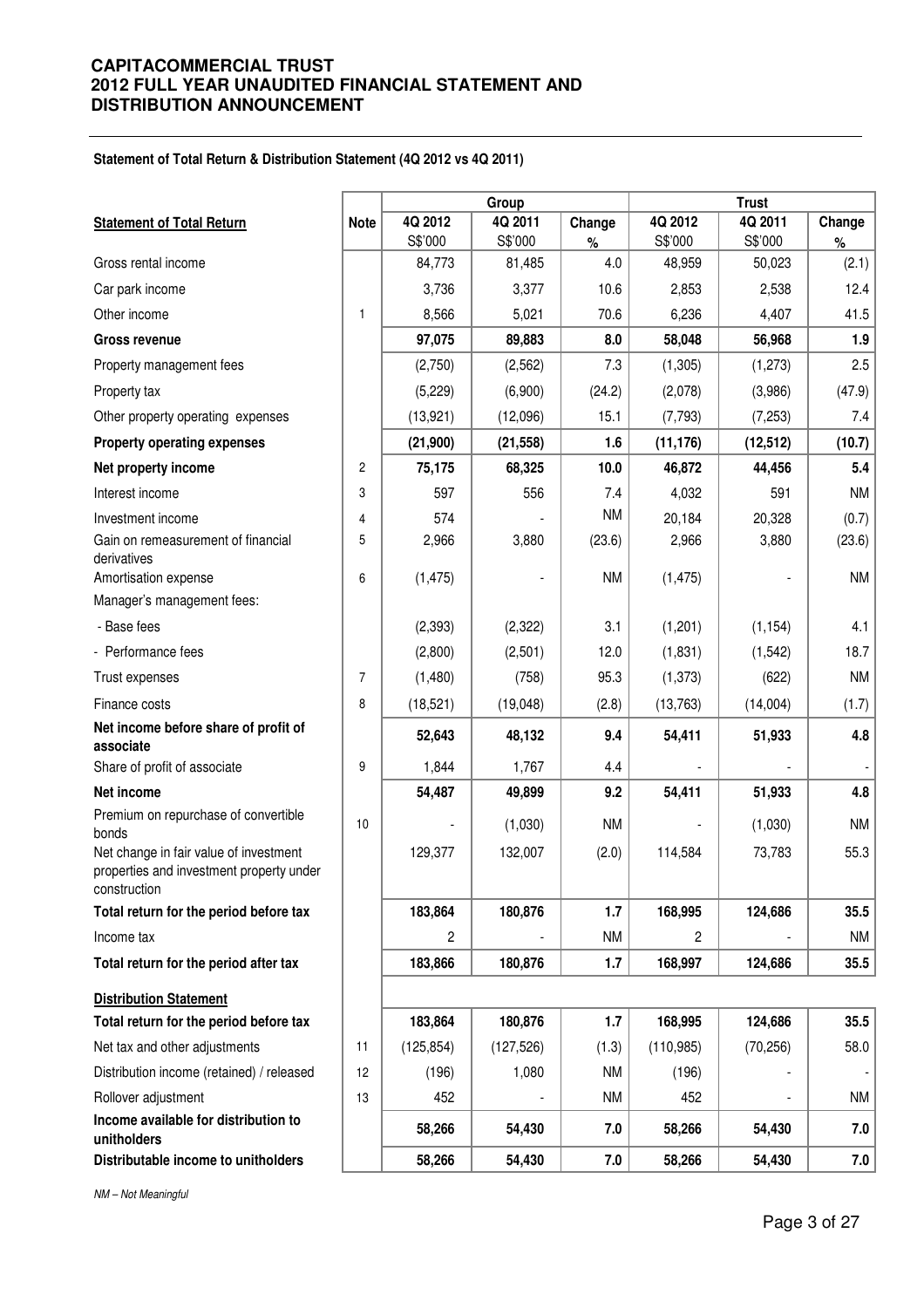#### **Notes :**

(1) Other income include the following:-

- (a) Yield protection income from CapitaLand Commercial Limited ("CCL") amounting to S\$4.2 million in 4Q 2012 (S\$2.2 million for 4Q 2011) from One George Street. The amounts were accrued pursuant to a Deed of Yield Protection dated 11 July 2008 in connection with the purchase of One George Street. Under the Deed of Yield Protection, CCL guarantees a minimum net property income ("NPI") of S\$49.5 million per annum, being 4.25% per annum of S\$1.165 billion (being the purchase price for One George Street) for a period of 5 years from 11 July 2008. The yield protection amount was accrued based on the number of days in the quarter. Accordingly, the net property income varies from quarter to quarter but for the full financial year, the net property income would be S\$49.5 million; and
- (b) Yield stabilization income of S\$1.5 million accrued in 4Q 2012 for Twenty Anson. The amount was accrued pursuant to a Deed of Yield Stabilization dated 22 March 2012 in relation with the acquisition of 100.0% equity interest in FOPL, whereby a yield stabilization sum of S\$17.1 million was provided by the vendors to achieve a stabilized yield of up to 5.5% per annum of the property purchase value of S\$430.0 million, for a period of 3.5 years from 22 March 2012. For 4Q 2012, the yield stabilization sum was computed based on a yield of 4.0% per annum of the property purchase value of S\$430.0 million.
- (2) The following items have been included in arriving at net property income:-

|                                                                      | Group   |         |        | <b>Trust</b> |         |        |
|----------------------------------------------------------------------|---------|---------|--------|--------------|---------|--------|
|                                                                      | 4Q 2012 | 4Q 2011 | Change | 4Q 2012      | 4Q 2011 | Change |
|                                                                      | S\$'000 | S\$'000 | %      | S\$'000      | S\$'000 | %      |
| Depreciation and amortisation                                        | 858     | ,289    | (33.4) | 818          | ا376. ا | (40.6) |
| (Reversal of impairment) / impairment losses on trade<br>receivables | (3)     |         | NM     | (3)          |         | NM     |

(3) Interest income include the following:-

|                                                                | Group   |         |           | Trust   |         |           |
|----------------------------------------------------------------|---------|---------|-----------|---------|---------|-----------|
|                                                                | 4Q 2012 | 4Q 2011 | Change    | 4Q 2012 | 4Q 2011 | Change    |
|                                                                | S\$'000 | S\$'000 | $\%$      | S\$'000 | S\$'000 | %         |
| Interest income from fixed deposits and current<br>accounts    | 66      | 556     | (88.1)    | 41      | 591     | (93.1)    |
| Interest income from shareholder's loan to<br><b>MSO Trust</b> | 531     |         | <b>NM</b> | 885     |         | NM l      |
| Interest income from shareholder's loan to FOPL                |         |         |           | 3.106   |         | NM        |
| Total                                                          | 597     | 556     | 7.41      | 4,032   | 591     | <b>NM</b> |

- (4) Included in investment income of the Trust is income distribution from RCS Trust and dividend income of S\$0.6 million received from MCDF. Investment income for the Group relates to dividend income from MCDF.
- (5) This relates to the gain on the remeasurement of fair value of interest rate swaps.
- (6) This relates to the amortisation of yield stabilization sum in relation to FOPL. The amortisation expense was computed based on 4.0% per annum of the property value of S\$430.0 million less the net income of existing leases of Twenty Anson.
- (7) Increase in Trust expenses was due mainly to foreign exchange losses incurred on capital redemption by MCDF.
- (8) Finance costs include the following:-

|                                    | Group   |         |                  | <b>Trust</b> |         |                  |  |
|------------------------------------|---------|---------|------------------|--------------|---------|------------------|--|
|                                    | 4Q 2012 | 4Q 2011 | Change           | 4Q 2012      | 4Q 2011 | Change           |  |
|                                    | S\$'000 | S\$'000 | %                | S\$'000      | S\$'000 | %                |  |
| Interest cost                      | 14,754  | 14.326  | 3.0 <sub>l</sub> | 10.688       | 9,803   | 9.0 <sub>1</sub> |  |
| Amortisation and transaction costs | 3,767   | 4,722   | (20.2)           | 3,075        | 4,201   | (26.8)           |  |
| Total                              | 18,521  | 19.048  | (2.8)            | 13,763       | 14,004  | (1.7)            |  |

- (9) Share of profit of associate relates to the equity accounting of QCT's results on a 3 month lag basis.
- (10) This relates to the premium on repurchase of face value of S\$27.0 million in 4Q 2011 of the convertible bonds due 2013 ("CB due 2013"). The CB due 2013 had been fully redeemed/repurchased as at 31 December 2012.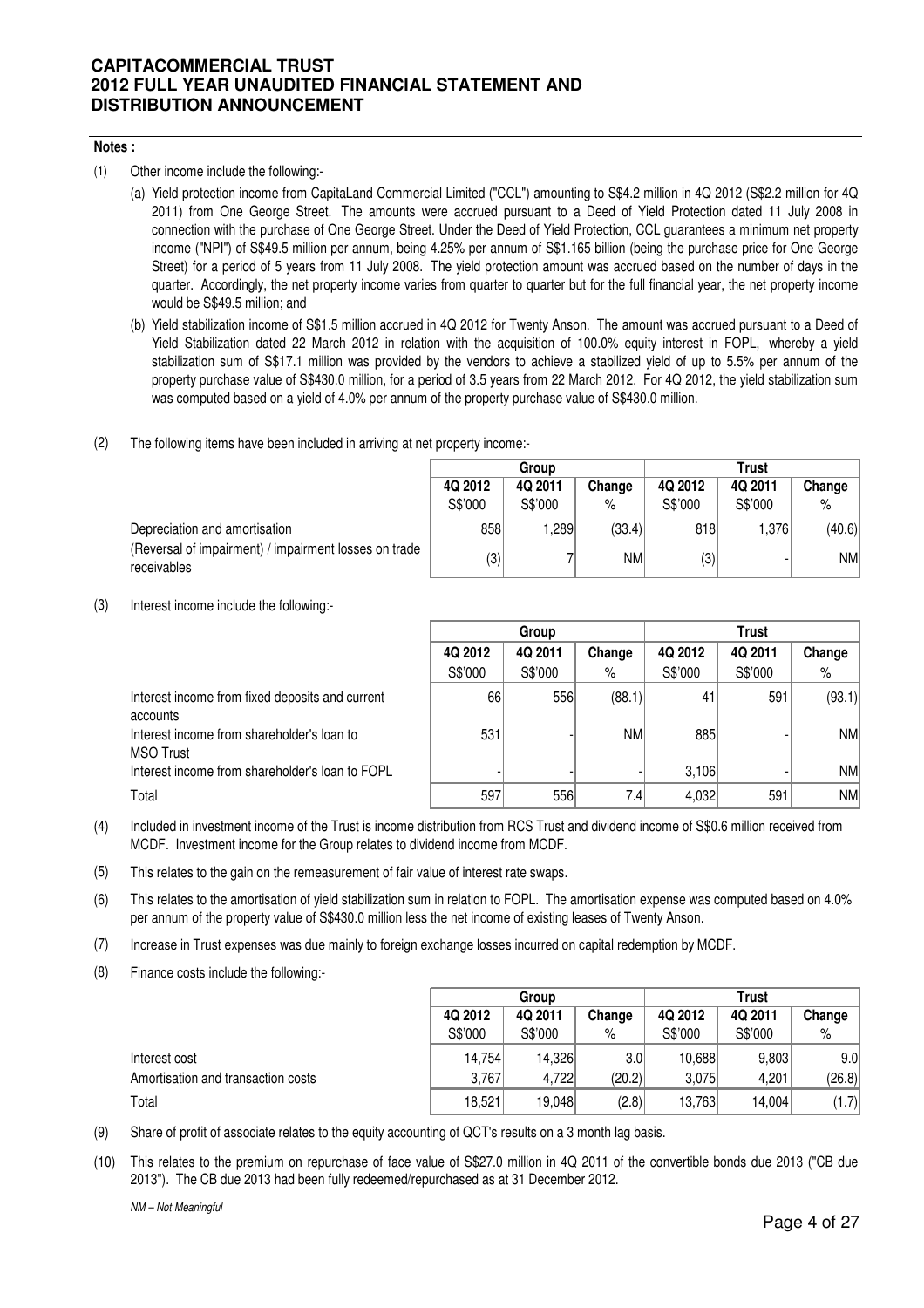#### (11) Net tax and other adjustments include the following:-

|                                                                                                 |                   | Group      |           |            | <b>Trust</b> |           |
|-------------------------------------------------------------------------------------------------|-------------------|------------|-----------|------------|--------------|-----------|
| Non-tax deductible/(chargeable) items:-                                                         | 4Q 2012           | 4Q 2011    | Change    | 4Q 2012    | 4Q 2011      | Change    |
|                                                                                                 | S\$'000           | S\$'000    | $\%$      | S\$'000    | S\$'000      | $\%$      |
| Manager's management fee payable in Units                                                       | 3,139             | 3,110      | 0.9       | 1,058      | 1,061        | (0.3)     |
| Trustee's fees                                                                                  | 208               | 201        | 3.5       | 152        | 147          | 3.4       |
| Net change in fair value of investment properties and<br>investment property under construction | (129, 377)        | (132,007)  | (2.0)     | (114, 584) | (73, 783)    | 55.3      |
| Gain on remeasurement of financial derivatives                                                  | (2,966)           | (3,880)    | (23.6)    | (2,966)    | (3,880)      | (23.6)    |
| Amortisation and transaction costs                                                              | 3,767             | 4,722      | (20.2)    | 3,075      | 4,201        | (26.8)    |
| Premium on repurchase of convertible bonds                                                      |                   | 1,030      | <b>NM</b> |            | 1,030        | <b>NM</b> |
| Net tax exempt income distribution received (11a)                                               | 2,249             |            | <b>NM</b> | 2,249      |              | <b>NM</b> |
| Net profits from subsidiaries <sup>(11b)</sup>                                                  | (173)             | (9)        | <b>NM</b> |            |              |           |
| Other items                                                                                     | (2,701)           | (693)      | <b>NM</b> | 31         | 968          | (96.8)    |
| Net tax and other adjustments                                                                   | $ 125,854\rangle$ | (127, 526) | (1.3)     | (110, 985) | (70, 256)    | 58.0      |

(11a) This relates to distribution income from QCT and dividend income from MCDF.

(11b) Included in Net profits from subsidiaries in 4Q 2012 were profits from FOPL of S\$0.2 million. FOPL did not declare any dividends in 4Q 2012.

(12) This relates to net tax exempt income from QCT remitted in 4Q 2012. The amount was retained for anticipated capital expenditures and distribution to unitholders.

(13) This relates to the difference between the taxable income previously distributed and the quantum finally agreed with the Inland Revenue Authority of Singapore ("IRAS") for the Years of Assessment 2005 to 2010. This adjustment is made pursuant to the rollover adjustment mechanism agreed with the IRAS.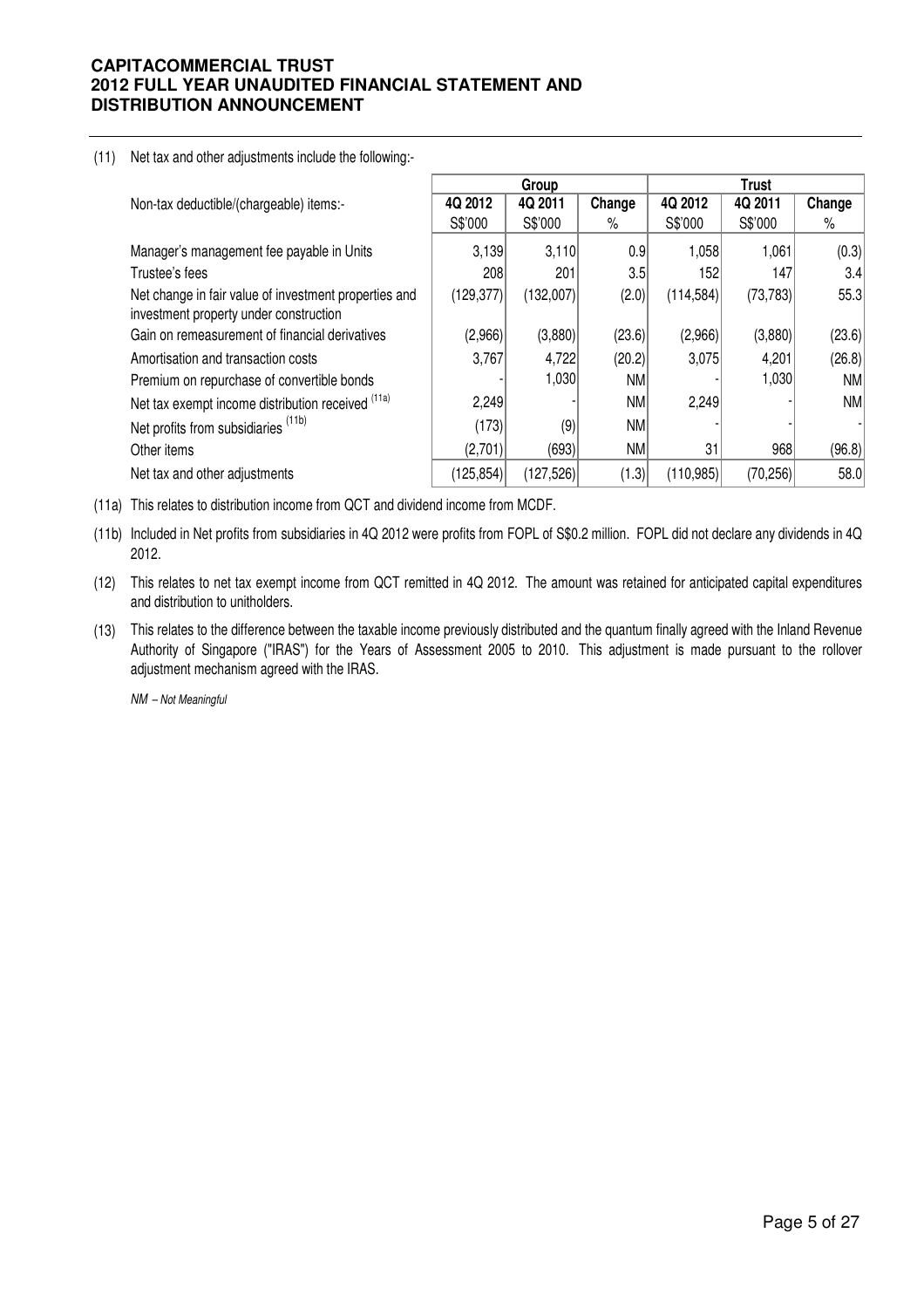#### **1(a)(ii) Statement of Total Return & Distribution Statement (FY 2012 vs FY 2011)**

|                                                                                                    |             |            | Group      |           |            | <b>Trust</b> |           |
|----------------------------------------------------------------------------------------------------|-------------|------------|------------|-----------|------------|--------------|-----------|
| <b>Statement of Total Return</b>                                                                   | <b>Note</b> | FY 2012    | FY 2011    | Change    | FY 2012    | FY 2011      | Change    |
|                                                                                                    |             | S\$'000    | S\$'000    | $\%$      | S\$'000    | S\$'000      | $\%$      |
| Gross rental income                                                                                |             | 326,900    | 330,097    | (1.0)     | 188,575    | 205,486      | (8.2)     |
| Car park income                                                                                    |             | 14,044     | 14,977     | (6.2)     | 10,688     | 11,731       | (8.9)     |
| Other income                                                                                       | 1           | 34,862     | 16,168     | <b>NM</b> | 27,505     | 13,823       | 99.0      |
| <b>Gross revenue</b>                                                                               |             | 375,806    | 361,242    | 4.0       | 226,768    | 231,040      | (1.8)     |
| Property management fees                                                                           |             | (10, 888)  | (10, 350)  | 5.2       | (5,272)    | (5,240)      | 0.6       |
| Property tax                                                                                       |             | (20, 454)  | (26, 974)  | (24.2)    | (8,360)    | (15,696)     | (46.7)    |
| Other property operating expenses                                                                  |             | (48, 940)  | (46, 603)  | 5.0       | (27, 160)  | (27, 879)    | (2.6)     |
| Property operating expenses                                                                        |             | (80, 282)  | (83, 927)  | (4.3)     | (40, 792)  | (48, 815)    | (16.4)    |
| Net property income                                                                                | 2           | 295,524    | 277,315    | 6.6       | 185,976    | 182,225      | 2.1       |
| Interest income                                                                                    | 3           | 3,070      | 1,809      | 69.7      | 13,984     | 1,824        | <b>NM</b> |
| Investment income                                                                                  | 4           | 574        |            |           | 82,898     | 77,153       | 7.4       |
| Gain on remeasurement of financial<br>derivatives                                                  | 5           | 11,410     | 12,597     | (9.4)     | 11,410     | 12,597       | (9.4)     |
| Amortisation expense                                                                               | 6           | (4, 187)   |            | <b>NM</b> | (4, 187)   |              | <b>NM</b> |
| Manager's management fees:                                                                         |             |            |            |           |            |              |           |
| - Base fees                                                                                        |             | (9,336)    | (8,702)    | 7.3       | (4,643)    | (4, 437)     | 4.6       |
| - Performance fees                                                                                 |             | (11, 071)  | (10, 695)  | 3.5       | (7,201)    | (6,886)      | 4.6       |
| Trust expenses                                                                                     | 7           | (4, 566)   | (2, 285)   | 99.8      | (4,091)    | (1,840)      | <b>NM</b> |
| Finance costs                                                                                      | 8           | (73,988)   | (79, 026)  | (6.4)     | (55,099)   | (53, 946)    | 2.1       |
| Net income before share of profit of<br>associate                                                  |             | 207,430    | 191,013    | 8.6       | 219,047    | 206,690      | 6.0       |
| Share of profit of associate                                                                       | 9           | 4,866      | 4,972      | (2.1)     |            |              |           |
| Net income                                                                                         |             | 212,296    | 195,985    | 8.3       | 219,047    | 206,690      | 6.0       |
| Premium on repurchase of convertible<br>bonds                                                      | 10          | (4,028)    | (1,030)    | <b>NM</b> | (4,028)    | (1,030)      | <b>NM</b> |
| Gain on sale of investment property                                                                | 11          |            | 2,636      | <b>NM</b> |            | 7,400        | <b>NM</b> |
| Net change in fair value of investment<br>properties and investment property under<br>construction |             | 177,775    | 276,837    | (35.8)    | 152,420    | 192,090      | (20.7)    |
| Total return for the period before tax                                                             |             | 386,043    | 474,428    | (18.6)    | 367,439    | 405,150      | (9.3)     |
| Income tax                                                                                         | 12          | (98)       |            | <b>NM</b> | (98)       |              | <b>NM</b> |
| Total return for the period after tax                                                              |             | 385,945    | 474,428    | (18.7)    | 367,341    | 405,150      | (9.3)     |
| <b>Distribution Statement</b>                                                                      |             |            |            |           |            |              |           |
| Total return for the period before tax                                                             |             | 386,043    | 474,428    | (18.6)    | 367,439    | 405,150      | (9.3)     |
| Net tax and other adjustments                                                                      | 13          | (148, 846) | (261, 638) | (43.1)    | (130, 242) | (192, 360)   | (32.3)    |
| Distribution income retained                                                                       | 14          | (9, 134)   |            | NM        | (9, 134)   |              | <b>NM</b> |
| Rollover adjustment                                                                                | 15          | 452        |            | <b>NM</b> | 452        |              | <b>NM</b> |
| Income available for distribution to<br>unitholders                                                |             | 228,515    | 212,790    | 7.4       | 228,515    | 212,790      | 7.4       |
| Distributable income to unitholders                                                                |             | 228,515    | 212,790    | 7.4       | 228,515    | 212,790      | 7.4       |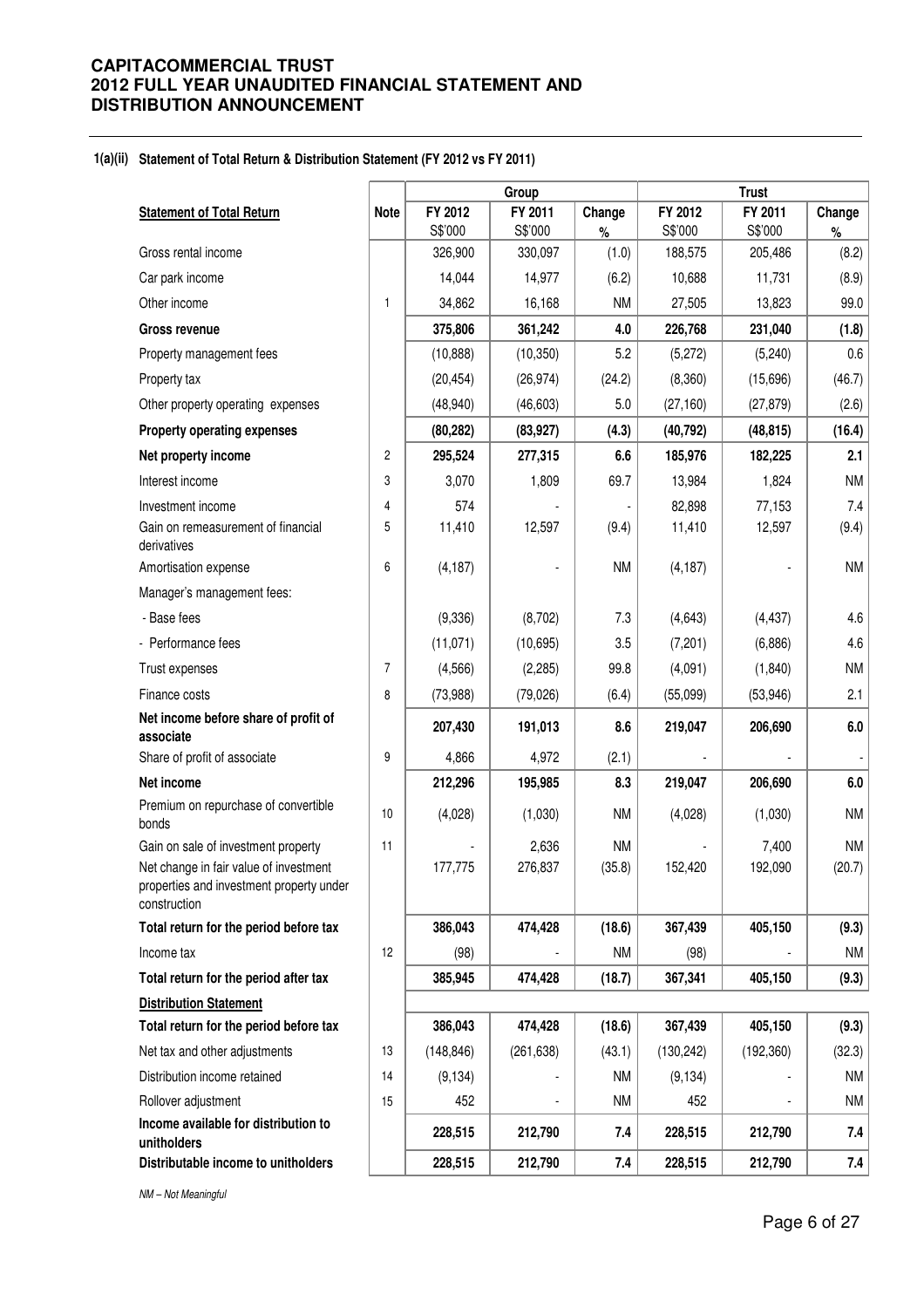#### **Notes :**

- (1) Other income include the following:-
	- (a) Yield protection income from CapitaLand Commercial Limited amounting to S\$18.1 million for FY 2012 (S\$ 5.0 million for FY 2011) for One George Street. Please refer to note (1)(a) on page 4 for more details; and
	- (b) Yield stabilization income of S\$4.2 million accrued for the period from 22 March 2012 to 31 December 2012 for Twenty Anson. Please refer to note (1)(b) on page 4 for more details.
- (2) The following items have been included in arriving at net property income:-

|                                                                        | Group   |                 |        | Trust   |         |           |  |
|------------------------------------------------------------------------|---------|-----------------|--------|---------|---------|-----------|--|
|                                                                        | FY 2012 | FY 2011         | Change | FY 2012 | FY 2011 | Change    |  |
|                                                                        | S\$'000 | S\$'000         | %      | S\$'000 | S\$'000 | %         |  |
| Depreciation and amortisation                                          | 4.104   | 5.731           | (28.4) | 3.970   | 5.605   | (29.2)    |  |
| (Reversal of impairment) / impairment losses on trade  <br>receivables | (4)     | 24 <sub>1</sub> | NM     | (8)     | 26      | <b>NM</b> |  |

(3) Interest income include the following:-

|                                                             |         | Group   |           |         | Trust   |           |
|-------------------------------------------------------------|---------|---------|-----------|---------|---------|-----------|
|                                                             | FY 2012 | FY 2011 | Change    | FY 2012 | FY 2011 | Change    |
|                                                             | S\$'000 | S\$'000 | %         | S\$'000 | S\$'000 | %         |
| Interest income from fixed deposits and current<br>accounts | 958     | 1,809   | (47.0)    | 841     | 1.824   | (53.9)    |
| Interest income from shareholder's loan to MSO Trust        | 2,112   |         | <b>NM</b> | 3,520   |         | <b>NM</b> |
| Interest income from shareholder's loan to FOPL             |         |         |           | 9,623   |         | NM        |
| Total                                                       | 3,070   | 1,809   | 69.7      | 13,984  | 1.824   | NM        |

- (4) Included in investment income of the Trust is income distribution from RCS Trust and QCT and also dividend income of S\$0.6 million received from MCDF. Investment income for the Group relates to dividend income from MCDF.
- (5) This relates to the gain on the remeasurement of fair value of interest rate swaps.
- (6) This relates to the amortisation of yield stabilization sum in relation to FOPL. The amortisation expense was computed based on 4.0% per annum of the property value of S\$430.0 million less the net income of existing leases of Twenty Anson for the period from 22 March 2012 to 31 December 2012.
- (7) Increase in Trust expenses was due mainly to foreign exchange losses incurred on capital redemption by MCDF.
- (8) Included in finance costs are the following:-

|                                    | Group   |         |        | <b>Trust</b> |         |        |  |
|------------------------------------|---------|---------|--------|--------------|---------|--------|--|
|                                    | FY 2012 | FY 2011 | Change | FY 2012      | FY 2011 | Change |  |
|                                    | S\$'000 | S\$'000 | %      | S\$'000      | S\$'000 | %      |  |
| Interest cost                      | 58,316  | 60,031  | (2.9)  | 42.009       | 38.239  | 9.9    |  |
| Amortisation and transaction costs | 15.672  | 18.995  | (17.5) | 13.090       | 15.707  | (16.7) |  |
| Total                              | 73,988  | 79,026  | (6.4)  | 55,099       | 53.946  | 2.1    |  |

- (9) Share of profit of associate relates to the equity accounting of QCT's results on a 3 month lag basis.
- (10) This relates to the premium on repurchase of face value of S\$126.0 million in FY 2012 of the CB due 2013. For FY 2011, it relates to the premium on repurchase for the face value of S\$27.0 million of the CB due 2013.
- (11) Gain on sale of investment property for FY 2011 by the Group and the Trust relates to the gain recognised for the sale of Market Street Car Park to MSO Trust (in which CCT has a 40.0% interest).
- (12) This relates mainly to the income tax provision made on interest income earned from Ringgit denominated fixed deposits in Malaysia that was remitted into Singapore.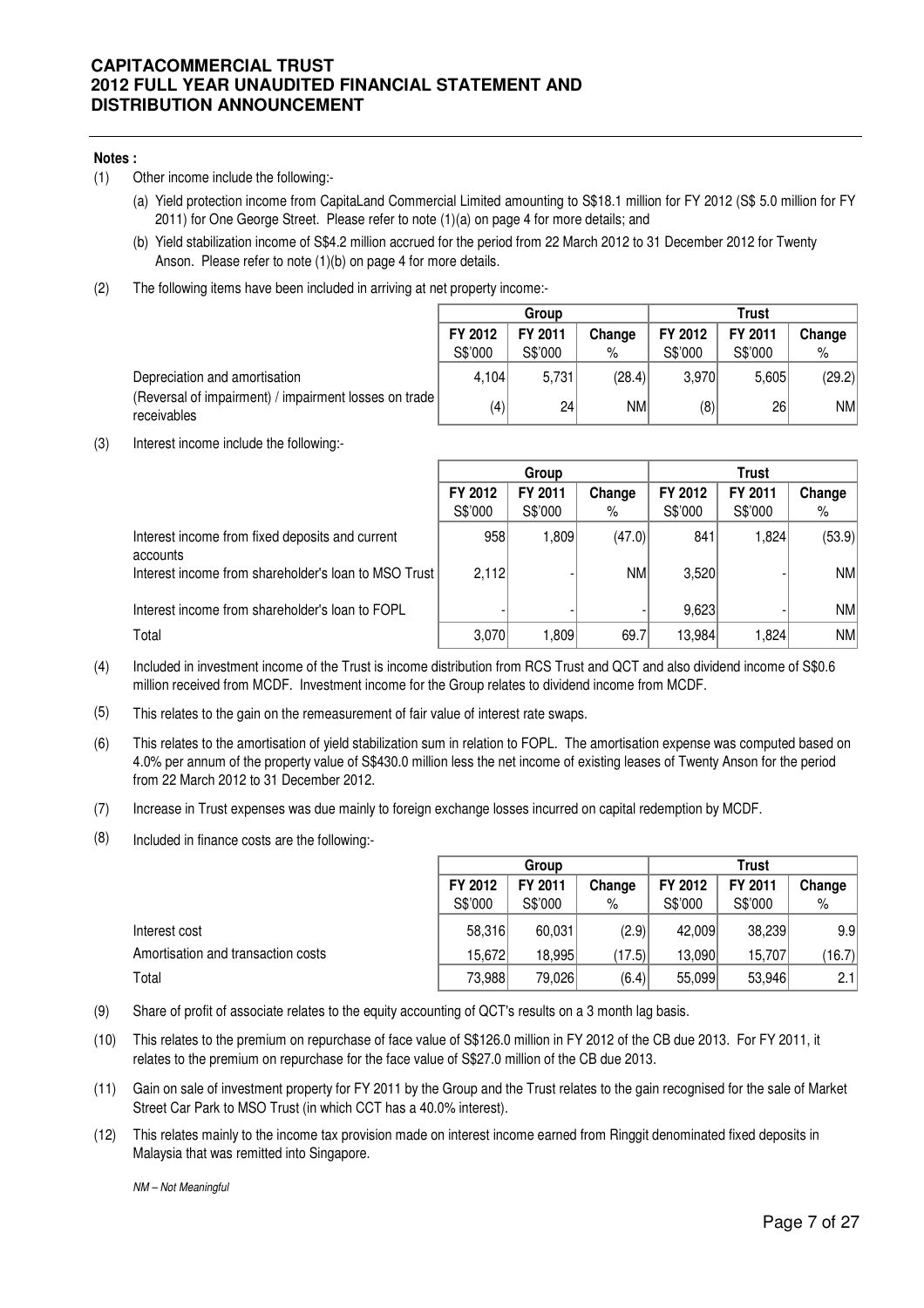#### (13) Included in the net tax and other adjustments are the following:-

|                                                       | Group      |            |           |            | <b>Trust</b> |           |
|-------------------------------------------------------|------------|------------|-----------|------------|--------------|-----------|
| Non-tax deductible/(chargeable) items:                | FY 2012    | FY 2011    | Change    | FY 2012    | FY 2011      | Change    |
|                                                       | S\$'000    | S\$'000    | %         | S\$'000    | S\$'000      | ℅         |
| Manager's management fee paid and payable in Units    | 12.459     | 12,129     | 2.7       | 4,209      | 4,133        | 1.8       |
| Trustee's fees                                        | 809        | 763        | 6.0       | 590        | 554          | 6.5       |
| Net change in fair value of investment properties and | (177, 775) | (276, 837) | (35.8)    | (152, 420) | (192,090)    | (20.7)    |
| investment property under construction                |            |            |           |            |              |           |
| Gain on sale of investment property                   |            | (2,636)    |           |            | (7,400)      | ΝM        |
| Gain on remeasurement of financial derivatives        | (11,410)   | (12, 597)  | (9.4)     | (11, 410)  | (12, 597)    | (9.4)     |
| Premium on repurchase of convertible bonds            | 4,028      | 1,030      |           | 4,028      | 1,030        | <b>NM</b> |
| Amortisation and transaction costs                    | 15,672     | 18,995     | (17.5)    | 13,090     | 15,707       | (16.7)    |
| Net tax exempt income distribution received (13a)     | 11,754     |            | NM.       | 11,754     |              | <b>NM</b> |
| Net (profits)/losses from subsidiaries (13b)          | (757)      | 6          | <b>NM</b> |            |              |           |
| Other items                                           | (3,626)    | (2,491)    | 45.6      | (83)       | (1,697)      | (95.1)    |
| Net tax and other adjustments                         | (148, 846) | (261, 638) | (43.1)    | (130, 242) | (192, 360)   | (32.3)    |

(13a) This relates mainly to distribution income from QCT and dividend income from MCDF.

(13b) Included in (profits)/losses from subsidiaries for FY 2012 are profits from FOPL of \$0.8 million. FOPL did not declare any dividends for FY 2012.

(14) This relates mainly to the net tax exempt income from QCT that was remitted. The amount has been retained for anticipated capital expenditures and distribution.

(15) This relates to the difference between the taxable income previously distributed and the quantum finally agreed with the Inland Revenue Authority of Singapore ("IRAS") for the Years of Assessment 2005 to 2010. This adjustment is made pursuant to the rollover adjustment mechanism agreed with the IRAS.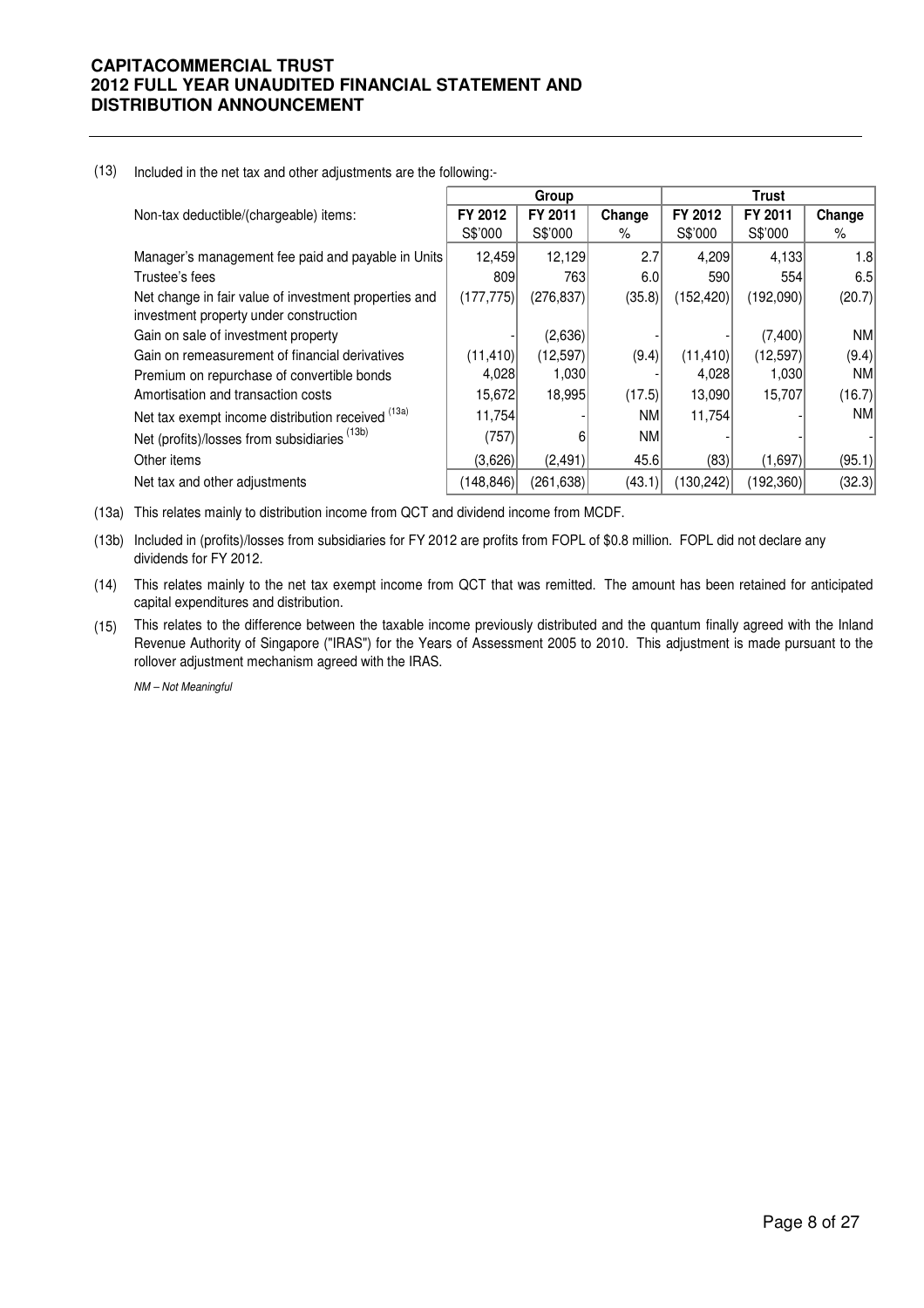**1(b)(i) Balance Sheet as at 31 December 2012 vs 31 December 2011**

|                                          |                | Group               |                     |                | <b>Trust</b>        |                     |                |
|------------------------------------------|----------------|---------------------|---------------------|----------------|---------------------|---------------------|----------------|
|                                          | <b>Note</b>    | Dec 2012<br>S\$'000 | Dec 2011<br>S\$'000 | Change<br>$\%$ | Dec 2012<br>S\$'000 | Dec 2011<br>S\$'000 | Change<br>$\%$ |
| <b>Non-current assets</b>                |                |                     |                     |                |                     |                     |                |
| Plant and equipment                      |                | 898                 | 1,018               | (11.8)         | 756                 | 877                 | (13.8)         |
| Investment properties                    | 1              | 6,380,200           | 5,729,800           | 11.4           | 4,208,000           | 4,030,000           | 4.4            |
| Investment property under construction   | $\overline{c}$ | 314,880             | 281,853             | 11.7           |                     |                     |                |
| <b>Subsidiaries</b>                      | 3              |                     |                     |                | 435,576             |                     | NM             |
| Associate                                | 4              | 66,491              | 66,827              | (0.5)          | 51,479              | 51,479              |                |
| Joint ventures                           | 5              | 64,800              | 64,800              |                | 963,093             | 954,875             | 0.9            |
| Available-for-sale unquoted investment   | 6              |                     | 7,489               | <b>NM</b>      |                     | 7,489               | NM             |
| Intangible asset                         | $\overline{7}$ | 12,913              |                     | <b>NM</b>      | 12,913              |                     | NM             |
| <b>Total non-current assets</b>          |                | 6,840,182           | 6,151,787           | 11.2           | 5,671,817           | 5,044,720           | 12.4           |
| <b>Current assets</b>                    |                |                     |                     |                |                     |                     |                |
| Available-for-sale unquoted investment   | 6              | 6                   |                     | <b>NM</b>      | 6                   |                     | <b>NM</b>      |
| Trade and other receivables              |                | 23,296              | 25,188              | (7.5)          | 33,546              | 24,001              | 39.8           |
| Cash and cash equivalents                | 8              | 139,520             | 576,919             | (75.8)         | 96,299              | 542,537             | (82.3)         |
| <b>Total current assets</b>              |                | 162,822             | 602,107             | (73.0)         | 129,851             | 566,538             | (77.1)         |
| <b>Total assets</b>                      |                | 7,003,004           | 6,753,894           | 3.7            | 5,801,668           | 5,611,258           | 3.4            |
| <b>Current liabilities</b>               |                |                     |                     |                |                     |                     |                |
| Trade and other payables                 | 9              | 87,139              | 70,459              | 23.7           | 38,993              | 45,486              | (14.3)         |
| Current portion of security deposits     |                | 17,699              | 17,210              | 2.8            | 7,598               | 11,121              | (31.7)         |
| Interest-bearing liabilities             | 10             | 50,000              | 569,393             | (91.2)         | 50,000              | 569,393             | (91.2)         |
| Fair value of financial derivatives      | 11             | 2,519               |                     | <b>NM</b>      | 2,519               |                     | ΝM             |
| Current tax payable                      | 12             | 102                 |                     | <b>NM</b>      | 101                 |                     | NM             |
| <b>Total current liabilities</b>         |                | 157,459             | 657,062             | (76.0)         | 99,211              | 626,000             | (84.2)         |
| <b>Non-current liabilities</b>           |                |                     |                     |                |                     |                     |                |
| Non-current portion of security deposits |                | 31,654              | 28,583              | 10.7           | 20,133              | 17,334              | 16.1           |
| Interest-bearing liabilities             | 13             | 1,645,016           | 1,086,671           | 51.4           | 864,521             | 320,000             | NM             |
| Loans from joint venture partners        | 14             | 64,800              | 64,800              |                |                     |                     |                |
| Convertible bonds - liability component  | 15             | 377,071             | 361,453             | 4.3            | 377,071             | 361,453             | 4.3            |
| Fair value of financial derivatives      | 16             | 12,351              | 13,929              | (11.3)         | 10,693              | 13,929              | (23.2)         |
| <b>Total non-current liabilities</b>     |                | 2,130,892           | 1,555,436           | 37.0           | 1,272,418           | 712,716             | 78.5           |
| <b>Total liabilities</b>                 |                | 2,288,351           | 2,212,498           | 3.4            | 1,371,629           | 1,338,716           | 2.5            |
| Net assets                               |                | 4,714,653           | 4,541,396           | 3.8            | 4,430,039           | 4,272,542           | 3.7            |
| Unitholders' funds                       |                | 4,714,653           | 4,541,396           | 3.8            | 4,430,039           | 4,272,542           | 3.7            |
| NM-Not Meaningful                        |                |                     |                     |                |                     |                     |                |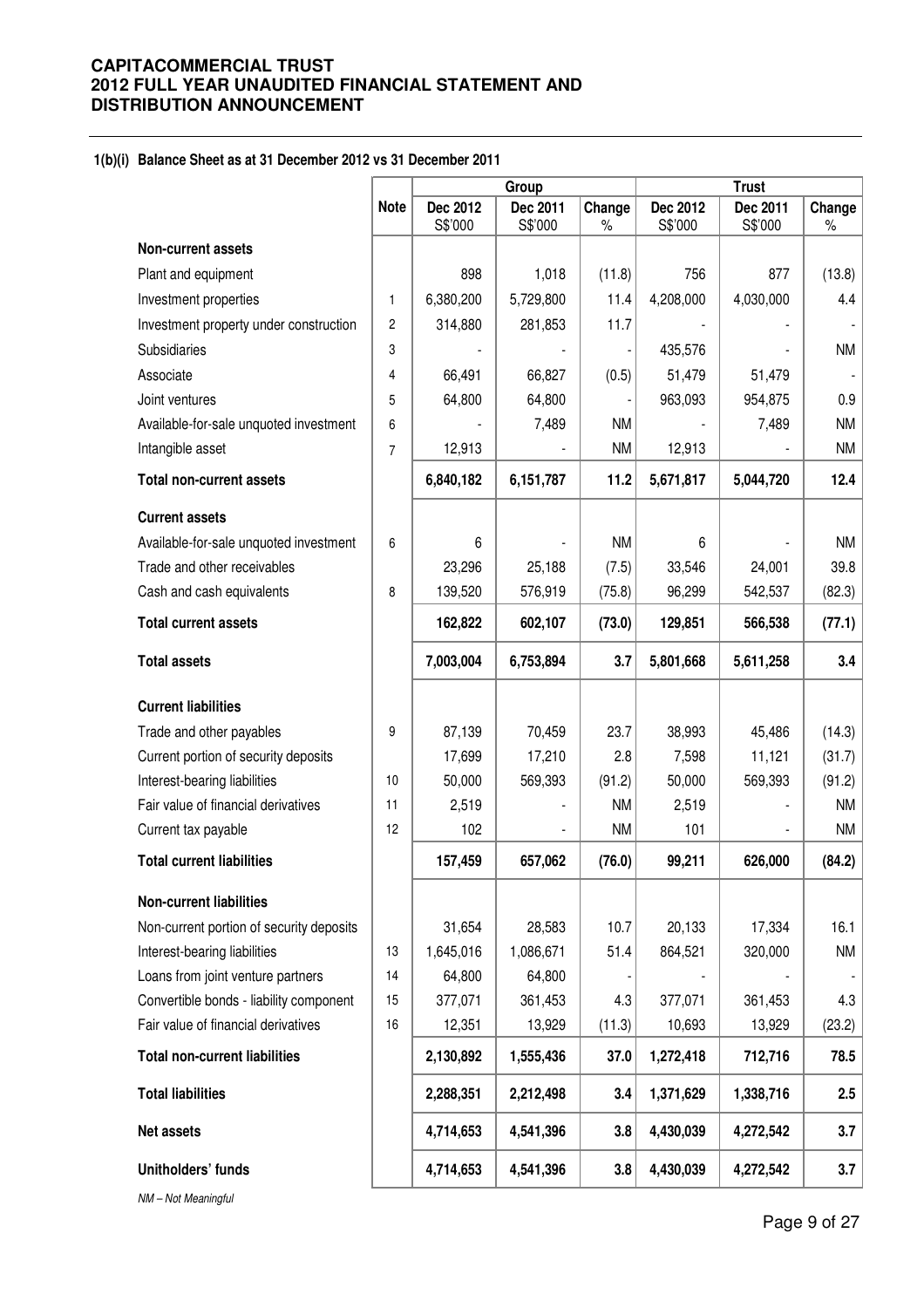#### **Notes :**

- (1) The increase in the Group's Investment properties was mainly due to the addition of Twenty Anson, acquired by CCT on 22 March 2012 through its 100.0% equity interest in FOPL as well as the increase in property valuation of the investment properties as at 31 December 2012.
- (2) Investment property under construction refers to CCT's 40.0% interest in CapitaGreen. The increase in value was primarily due to construction and related cost incurred.
- (3) This relates to the 100.0% investment in CCT MTN Pte. Ltd. of \$1 and FOPL of \$435.6 million at the Trust level.
- (4) This relates to the 30.0% investment in QCT. QCT is a Malaysia-listed real estate investment trust focused on acquiring and investing in commercial properties in Malaysia.
- (5) At the Trust level, it relates to investments in RCS Trust of S\$832.7 million (CCT's 60.0% interest) and in MSO Trust of S\$130.4 million (CCT's 40.0% interest). At the Group level, S\$64.8 million is CCT's 40.0% interest in third party shareholders' loan to MSO Trust.
- (6) This relates to the investment in MCDF as at 31 December 2011. MCDF is an investment fund which invests in real estate development properties primarily in Kuala Lumpur and the Klang Valley. MCDF has divested all its real estate projects and had returned most of the capital to CCT. MCDF has been reclassified as an Available-for-sale unquoted investment under Current Asset as at 31 December 2012 as it will commence liquidation after the expiration of its fund term in September 2013.
- (7) This relates to the unamortised yield stabilization sum receivable by the Group for its 100.0% interest in FOPL. The intangible asset is amortised over the yield stabilization period of 3.5 years commencing on 22 March 2012.
- (8) The decrease in the Group's Cash and cash equivalents was due mainly to the cash payment for the acquisition of FOPL.
- (9) The increase in Trade and other payables for the Group was due mainly to the deferred income relating to the yield stabilization sum of FOPL, offset by decrease in trade creditors due to payments made.
- (10) Movement in Interest-bearing liabilities under Current liabilities was due to:
	- a) Repayment of secured bank borrowings of S\$570.0 million on 16 March 2012; and
	- b) Fixed rate notes of \$50.0 million being reclassified from Non-current liabilities to Current liabilities.
- (11) This relates to the fair value of the interest rate swaps of notional amount of S\$370.0 miilion maturing in March 2013 which has been reclassified from Non-current liabilities to Current Liabilities.
- (12) This relates to income tax provision made on interest income earned from Ringgit denominated fixed deposits in Malaysia that was remitted into Singapore.
- (13) Interest-bearing liabilities under Non-current liabilities as at 31 December 2012 comprised of:
	- a) Secured term loans by RCS Trust of gross borrowings of S\$1,000.0 million (CCT's 60% interest is S\$600.0 million);
	- b) Secured term loans by MSO Trust of gross borrowings of S\$470.0 million (CCT's 40.0% interest is S\$188.0 million);
	- c) Fixed rate notes totaling S\$270.0 million and JPY10.0 billion (hedged via cross currency swap to S\$148.3 million).
	- d) Unsecured bank borrowings of S\$450.0 million.
- (14) This relates to the third-party shareholders' loan to MSO Trust, in which CCT has 40.0% interest.
- (15) This relates to the liability component of the face value of S\$224.5 million CB due 2015 and the face value of S\$175.0 million CB due 2017, carried at amortised cost as at 31 December 2012. Balance as at 31 December 2011 relates to the outstanding face value of S\$146.8 million CB due 2013 and face value of S\$224.5 million CB due 2015.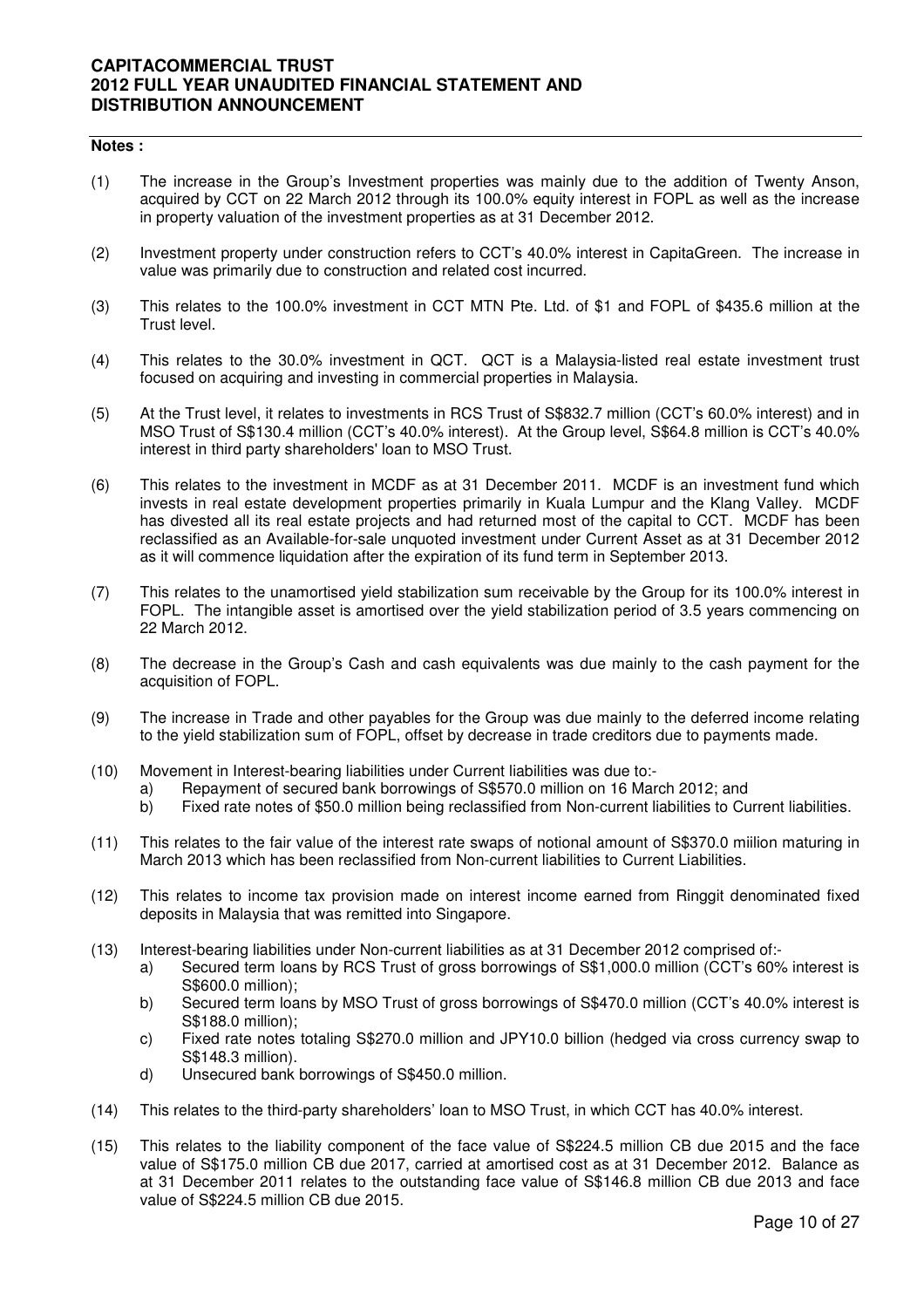(16) As at 31 December 2012, the fair value of financial derivatives of the Trust relates to the cross currency interest rate swap to hedge the JPY10.0 billion fixed rate notes into notional principal amount of S\$148.3 million. In addition, the fair value of financial derivatives for the Group also includes the interest rate swaps of MSO Trust, at notional amount of S\$440.0 million (CCT's 40% interest is S\$176.0 million). Both CCT and MSO Trust have adopted cashflow hedge accounting for the interest rate swaps. As at 31 December 2011, the amount relates to the fair value of the interest rate swaps for CCT at notional amount of S\$370.0 million, which has been reclassified to Current liabilities (see note 11 above).

#### **1(b)(ii) Aggregate amount of borrowings (including debt securities)**

|                                                    | Group     |                          |           | <b>Trust</b>             |                          |           |  |
|----------------------------------------------------|-----------|--------------------------|-----------|--------------------------|--------------------------|-----------|--|
|                                                    | Dec 2012  | Dec 2011                 | Change    | Dec 2012                 | Dec 2011                 | Change    |  |
|                                                    | S\$'000   | S\$'000                  | $\%$      | S\$'000                  | S\$'000                  | $\%$      |  |
| <b>Secured borrowings</b>                          |           |                          |           |                          |                          |           |  |
| Amount repayable after one year                    | 788,000   | 776,000                  | 1.5       |                          |                          |           |  |
| Less: Unamortised portion of<br>transactions costs | (7, 505)  | (9,329)                  | (19.6)    |                          |                          |           |  |
|                                                    | 780,495   | 766,671                  | 1.8       | $\overline{\phantom{a}}$ | $\overline{\phantom{0}}$ |           |  |
| Amount repayable within one year                   |           | 570,000                  | <b>NM</b> |                          | 570,000                  | <b>NM</b> |  |
| Less: Unamortised portion of<br>transactions costs |           | (607)                    | <b>NM</b> |                          | (607)                    | <b>NM</b> |  |
|                                                    |           | 569,393                  | <b>NM</b> | $\overline{\phantom{a}}$ | 569,393                  | <b>NM</b> |  |
| <b>Total</b>                                       | 780,495   | 1,336,064                | (41.6)    |                          | 569,393                  | <b>NM</b> |  |
| <b>Unsecured borrowings</b>                        |           |                          |           |                          |                          |           |  |
| Amount repayable after one year                    | 1,250,479 | 685,084                  | 82.5      | 1,250,479                | 685,084                  | 82.5      |  |
| Less: Unamortised portion of<br>transactions costs | (8,887)   | (3,631)                  | <b>NM</b> | (8,887)                  | (3,631)                  | <b>NM</b> |  |
|                                                    | 1,241,592 | 681,453                  | 82.2      | 1,241,592                | 681,453                  | 82.2      |  |
| Amount repayable within one year                   | 50,000    |                          | <b>NM</b> | 50,000                   |                          | <b>NM</b> |  |
| Less: Unamortised portion of<br>transactions costs |           |                          |           |                          |                          |           |  |
|                                                    | 50,000    | $\overline{\phantom{0}}$ | <b>NM</b> | 50,000                   |                          | <b>NM</b> |  |
| <b>Total</b>                                       | 1,291,592 | 681,453                  | 89.5      | 1,291,592                | 681,453                  | 89.5      |  |
| <b>Total borrowings</b>                            | 2,072,087 | 2,017,517                | 2.7       | 1,291,592                | 1,250,846                | 3.3       |  |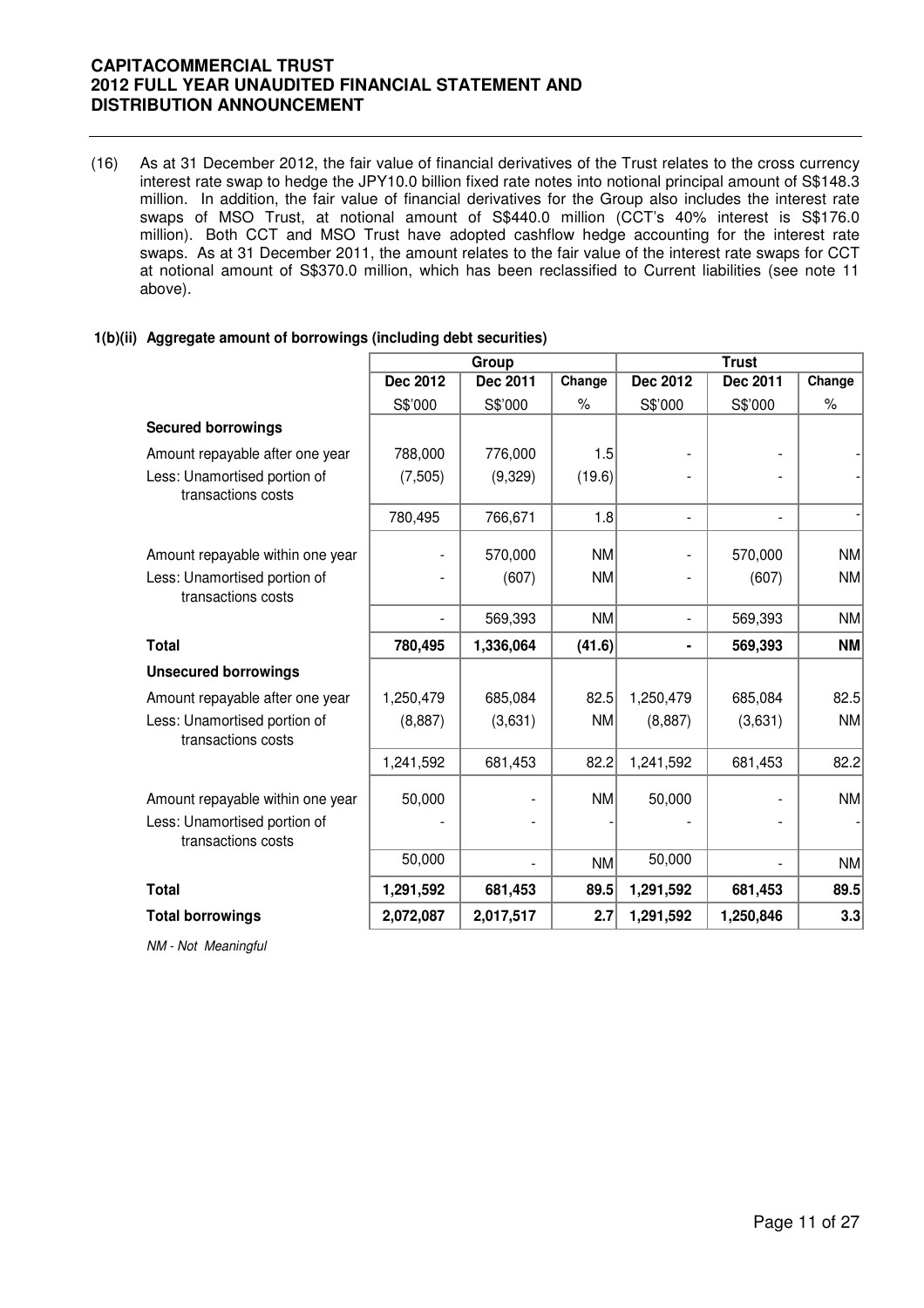#### **Details of any collaterals**

- (1) As security for the secured term loans of S\$1.0 billion (CCT's 60.0% interest is S\$600.0 million), RCS Trust has granted in favour of the lenders the following:
	- (i) a mortgage over RCS;
	- (ii) an assignment of the insurance policies relating to RCS;
	- (iii) an assignment of the agreements relating to the management of RCS;
	- (iv) an assignment and charge of the rental proceeds and tenancy agreements of units in RCS; and
	- (v) a charge creating a fixed and floating charge over certain assets of RCS.
- (2) As security for the secured term loans facilities of S\$440.0 million and revolving loan facility of up to S\$450.0 million (CCT's 40.0% interest is S\$176.0 million and up to S\$180.0 million respectively), MSO Trust has granted in favour of the lenders the following:
	- (i) a mortgage over the property described as the whole of Lot 503A of Town Subdivision 1, together with the building(s) erected or to be erected thereon;
	- (ii) an assignment of the insurance policies;
	- (iii) an assignment of proceeds, project documents, shareholders' undertaking and the security trust deed; and
	- (iv) a fixed and floating charge over the property.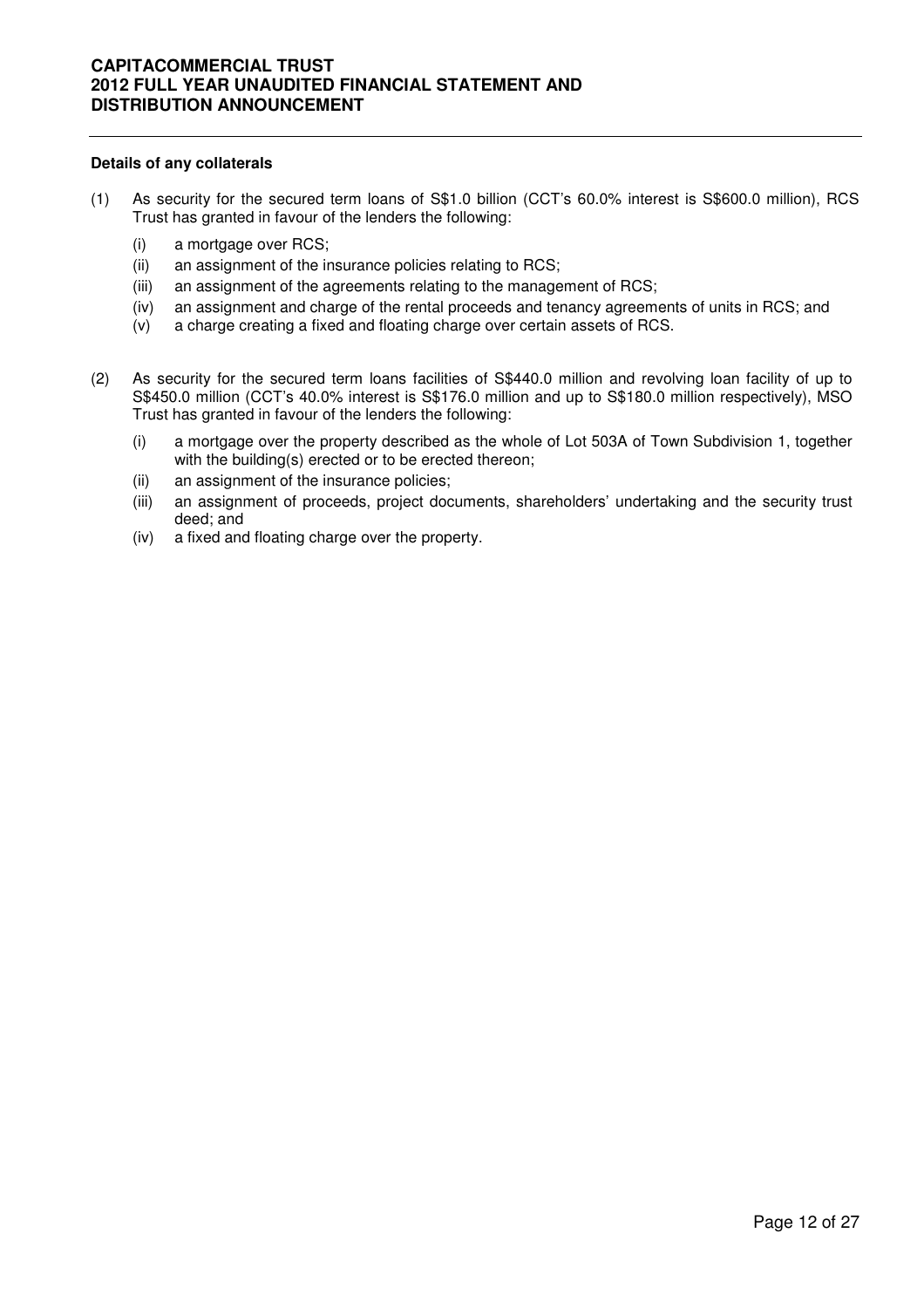**1(c)(i) Cash flow statement (4Q 2012 vs 4Q 2011)** 

|                                                                           |                | Group      |            |  |
|---------------------------------------------------------------------------|----------------|------------|------------|--|
|                                                                           | <b>Note</b>    | 4Q 2012    | 4Q 2011    |  |
|                                                                           |                | S\$'000    | S\$'000    |  |
| <b>Operating activities</b>                                               |                |            |            |  |
| Total return for the period before tax                                    |                | 183,864    | 180,876    |  |
| <b>Adjustments for:</b>                                                   |                |            |            |  |
| Share of profit of associate                                              |                | (1,844)    | (1,767)    |  |
| Amortisation of lease incentives                                          |                | 820        | 1,313      |  |
| Amortisation expense                                                      |                | 1,475      |            |  |
| Finance costs                                                             |                | 18,521     | 19,048     |  |
| Depreciation of plant and equipment                                       |                | 38         | (24)       |  |
| (Reversal of impairment) / impairment losses on trade receivables         |                | (3)        | 7          |  |
| Interest income                                                           |                | (597)      | (556)      |  |
| Gain on remeasurement of financial derivatives                            |                | (2,966)    | (3,880)    |  |
| Premium on repurchase of convertible bonds                                |                |            | 1,030      |  |
| Net change in fair value of investment properties and investment property |                | (129, 377) | (132,007)  |  |
| under construction                                                        |                |            |            |  |
| Manager's management fees paid and payable in Units                       |                | 3,139      | 3,110      |  |
| Investment income                                                         |                | (574)      |            |  |
| Foreign exchange loss                                                     |                | 1,185      |            |  |
| Operating income before working capital changes                           |                | 73,681     | 67,150     |  |
| Changes in working capital                                                |                |            |            |  |
| Trade and other receivables                                               |                | (9,963)    | (19, 810)  |  |
| Trade and other payables                                                  |                | (2,694)    | (4,073)    |  |
| Security deposits                                                         |                | (40)       | 1,350      |  |
| Net cash from operating activities                                        |                | 60,984     | 44,617     |  |
| <b>Investing activities</b>                                               |                |            |            |  |
| Capital expenditure on investment properties                              |                | (20, 552)  | (261, 448) |  |
| Purchase of plant and equipment                                           |                | (20)       | (8)        |  |
| Capital redemption by available-for-sale unquoted investment              |                | 6,298      |            |  |
| Dividend received from available-for-sale unquoted investment             |                | 574        |            |  |
| Interest received                                                         |                | 69         | 401        |  |
| Loan to MSO Trust                                                         |                |            | (64, 800)  |  |
| Net cash used in investing activities                                     |                | (13, 631)  | (325, 855) |  |
| <b>Financing activities</b>                                               |                |            |            |  |
| Interest paid                                                             |                | (17, 130)  | (16,075)   |  |
| Borrowing transaction costs paid                                          |                | (1,921)    | (5,203)    |  |
| Distribution to unitholders                                               | $\mathbf{1}$   | (5,581)    |            |  |
| Repurchase of convertible bonds                                           |                |            | (29, 457)  |  |
| Redemption of convertible bonds                                           | 2              | (22, 694)  |            |  |
| Proceeds from Loan from Joint Venture Partners of MSO Trust               |                |            | 64,800     |  |
| Repayment of interest-bearing liabilities                                 | 3              | (135,000)  |            |  |
| Proceeds from interest-bearing liabilities                                | $\overline{4}$ | 156,300    | 376,000    |  |
| Net cash (used in) / from financing activities                            |                | (26, 026)  | 390,065    |  |
| Net increase in cash and cash equivalents                                 |                | 21,327     | 108,827    |  |
| Cash and cash equivalents at beginning of period                          |                | 118,193    | 468,092    |  |
| Cash and cash equivalents at end of period                                |                | 139,520    | 576,919    |  |
|                                                                           |                |            |            |  |

#### **Notes:**

- (1) This relates to the tax withheld in 1H 2012 distribution which was paid to the Inland Revenue Authority of Singapore on behalf of unitholders in 4Q 2012.
- (2) This relates to the clean-up call exercised by CCT to redeem the outstanding face value S\$20.8 million of CB due 2013 at a price of 109.37 per cent.
- (3) This relates to the repayment by CCT of S\$135.0 million unsecured bank borrowings.
- $(4)$  This relates to the drawdown by MSO Trust of S\$20.0 million from the revolving loan facility (CCT's 40% interest is S\$8.0 million) and CCT's issuance of JPY10.0 billion 1.35875 per cent notes due 2019 pursuant to the S\$2.0 billion Multicurrency Medium Term Note Programme. The JPY10.0 billion proceeds has been hedged via cross currency interest rate swap to notional principal amount of S\$148.3 million.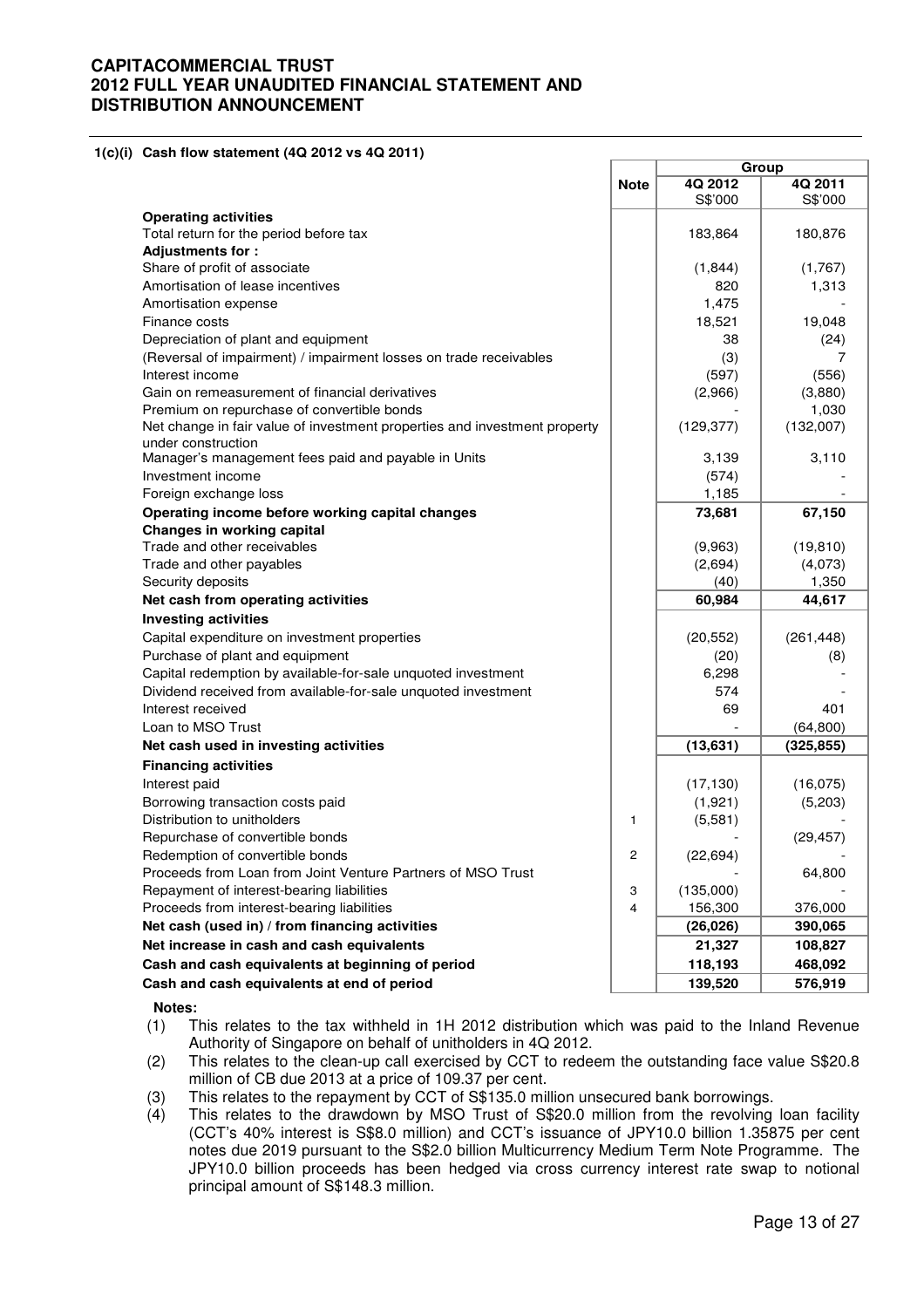**1(c)(ii) Cash flow statement (FY 2012 vs FY 2011)** 

|                                                                           |                | Group      |            |
|---------------------------------------------------------------------------|----------------|------------|------------|
|                                                                           | <b>Note</b>    | FY 2012    | FY 2011    |
|                                                                           |                | S\$'000    | S\$'000    |
| <b>Operating activities</b>                                               |                |            |            |
| Total return for the year before tax                                      |                | 386,043    | 474,428    |
| Adjustments for:                                                          |                |            |            |
| Share of profit of associate                                              |                | (4,866)    | (4, 972)   |
| (Reversal of impairment) / impairment losses on trade receivables         |                | (4)        | 24         |
| Amortisation of lease incentives                                          |                | 3,872      | 5,315      |
| Amortisation expense                                                      |                | 4,187      |            |
| Finance costs                                                             |                | 73,988     | 79,026     |
| Depreciation of plant and equipment                                       |                | 232        | 416        |
| Gain on disposal of plant and equipment                                   |                |            | 23         |
| Interest income                                                           |                | (3,070)    | (1,809)    |
| Gain on remeasurement of financial derivatives                            |                | (11, 410)  | (12, 597)  |
| Premium on repurchase of convertible bonds                                |                | 4,028      | 1,030      |
| Manager's management fees paid and payable in Units                       |                | 12,459     | 12,129     |
| Net change in fair value of investment properties and investment property |                | (177, 775) | (276, 837) |
| under construction                                                        |                |            |            |
| Gain on sale of investment property                                       |                |            | (2,636)    |
| Investment income                                                         |                | (574)      |            |
| Foreign exchange loss                                                     |                | 1,578      | 895        |
| Operating income before working capital changes                           |                | 288,688    | 274,435    |
| <b>Changes in working capital</b>                                         |                |            |            |
| Trade and other receivables                                               |                | 5          | (24, 492)  |
| Trade and other payables                                                  |                | 4,441      | (41, 767)  |
| Security deposits                                                         |                | 3,560      | (189)      |
| Cash generated from operations                                            |                | 296,694    | 207,987    |
| Income tax refund                                                         |                |            |            |
| Net cash generated from operating activities                              |                | 296,697    | 207,987    |
| <b>Investing activities</b>                                               |                |            |            |
| Capital expenditure on investment properties                              |                | (60, 021)  | (279, 241) |
| Purchase of plant and equipment                                           |                | (102)      | (620)      |
| Capital redemption by available-for-sale unquoted investment              |                | 6,298      | 2,769      |
| Dividend received from available-for-sale unquoted investment             |                | 574        |            |
| Acquisition of subsidiary, net of cash acquired                           | 1              | (452, 676) |            |
| Interest received                                                         |                | 1,089      | 1,624      |
| Distributions from associate                                              |                | 3,625      | 3,553      |
| Loan to MSO Trust                                                         |                |            | (64, 800)  |
| Net proceeds from sale of investment property                             |                |            | 33,600     |
| Net cash used in investing activities                                     |                | (501, 213) | (303, 115) |
| <b>Financing activities</b>                                               |                |            |            |
| Interest paid                                                             |                | (58, 540)  | (61, 781)  |
| Borrowing transaction costs paid                                          |                | (8,085)    | (12, 654)  |
| Distribution to unitholders                                               |                | (218, 626) | (217, 564) |
| Repurchase of convertible bonds                                           | $\overline{c}$ | (140, 238) | (29, 457)  |
| Redemption of convertible bonds                                           | 3              | (22, 694)  | (6, 634)   |
| Proceeds from issuance of convertible bonds                               | 4              | 175,000    |            |
| Proceeds from Loan from Joint Venture Partners of MSO Trust               |                |            | 64,800     |
| Repayment of interest-bearing liabilities                                 | 5              | (705,000)  | (678, 400) |
| Proceeds from interest-bearing liabilities                                | 6              | 745,300    | 977,800    |
| Net cash (used in) / from financing activities                            |                | (232, 883) | 36,110     |
| Net decrease in cash and cash equivalents                                 |                | (437, 399) | (59, 018)  |
| Cash and cash equivalents at beginning of the year                        |                | 576,919    | 635,937    |
| Cash and cash equivalents at end of the year                              |                | 139,520    | 576,919    |
|                                                                           |                |            |            |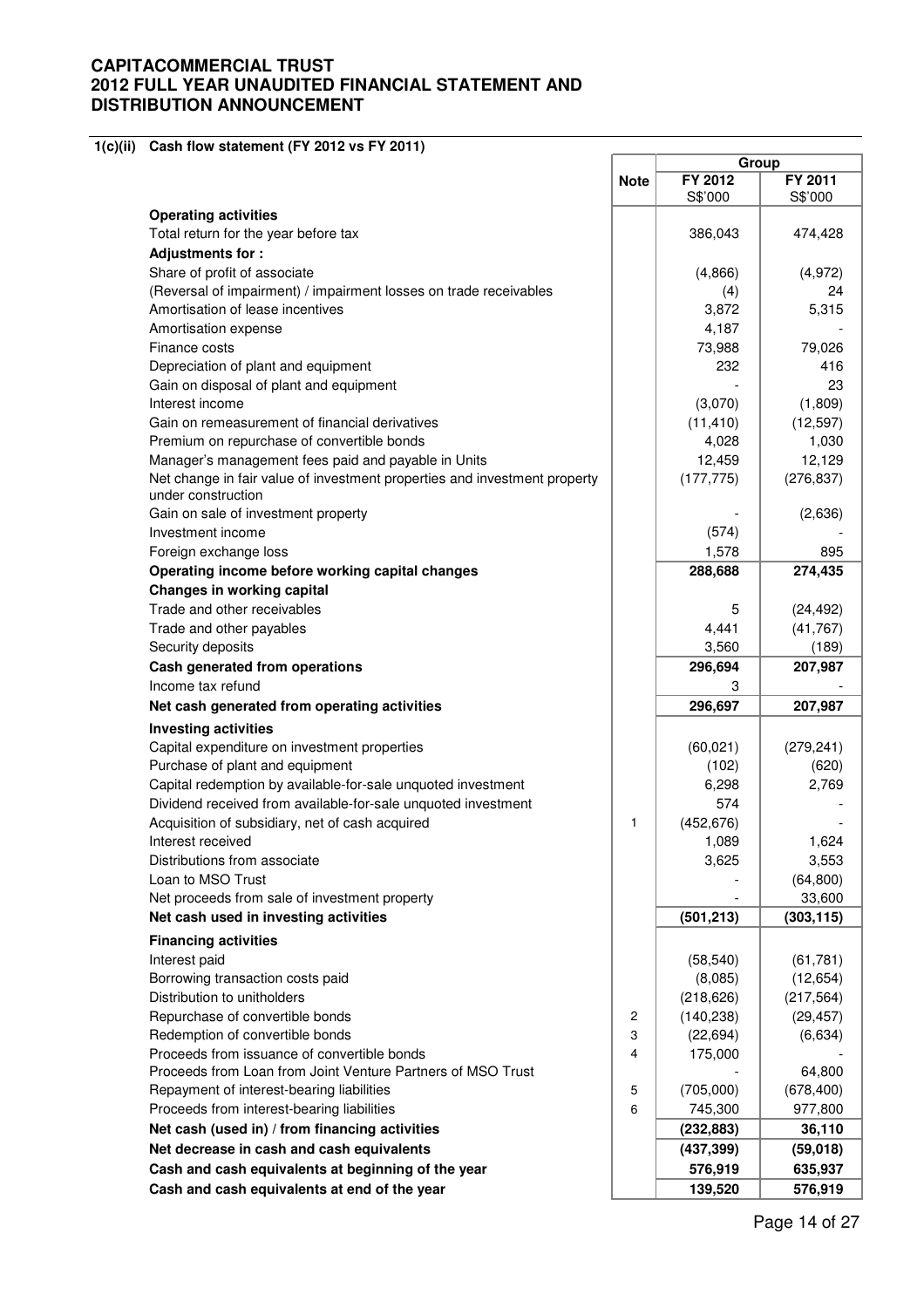Notes:

- (1) This relates to the acquisition of 100.0% equity interest in FOPL.
- (2) This relates to the repurchase of the face value S\$126.0 million of CB due 2013 at a price of 111.30 per cent.
- (3) This relates to the clean-up call exercised by CCT to redeem the outstanding face value S\$20.8 million of CB due 2013 at a price of 109.37 per cent.
- (4) This relates to the proceeds from the face value of S\$175.0 million CB due 2017 issued.
- (5) This relates to the repayment of CCT's S\$570.0 million and S\$135.0 million of its secured and unsecured bank borrowings respectively in FY 2012.
- (6) Proceeds from interest-bearing liabilities relates to the following:-
	- (i) CCT's unsecured bank borrowings totaling S\$585.0 million;
		- (ii) CCT's issuance of JPY10.0 billion 1.35875 per cent notes due 2019 pursuant to the S\$2.0 billion Multicurrency Medium Term Note Programme. The JPY10.0 billion proceeds has been hedged via cross currency interest rate swap to notional principal amount of S\$148.3 million; and
		- (iii) Drawndown by MSO Trust of S\$30.0 million from the revolving loan facility (CCT's 40% interest is S\$12.0 million).

#### **1(d)(i) Statement of changes in unitholders' funds (4Q 2012 vs 4Q 2011)**

|                                                                                | Group                     |                           | <b>Trust</b>              |                           |  |
|--------------------------------------------------------------------------------|---------------------------|---------------------------|---------------------------|---------------------------|--|
|                                                                                | 4Q 2012<br><b>S\$'000</b> | 4Q 2011<br><b>S\$'000</b> | 4Q 2012<br><b>S\$'000</b> | 4Q 2011<br><b>S\$'000</b> |  |
| Net assets at beginning of period                                              | 4,538,855                 | 4,356,979                 | 4,268,927                 | 4,144,803                 |  |
| <b>Operations</b><br>Net increase in net assets resulting from<br>operations   | 183,866                   | 180,876                   | 168,997                   | 124,686                   |  |
| Unitholders' transactions<br>Creation of new units:                            |                           |                           |                           |                           |  |
| - Manager's management fee paid in Units                                       | 3,107                     | 3,053                     | 3,107                     | 3,053                     |  |
| Net increase in net assets resulting from<br>unitholders' transactions         | 3,107                     | 3,053                     | 3,107                     | 3,053                     |  |
| <b>Movement in reserves</b>                                                    |                           |                           |                           |                           |  |
| <b>Translation reserves</b>                                                    | (18)                      | 488                       |                           |                           |  |
| Hedging reserves <sup>(1)</sup>                                                | (11, 157)                 |                           | (10, 992)                 |                           |  |
| Net (decrease) / increase in net assets<br>resulting from movement in reserves | (11, 175)                 | 488                       | (10, 992)                 |                           |  |
| Total increase in net assets                                                   | 175,798                   | 184,417                   | 161,112                   | 127,739                   |  |
| Net assets at end of period                                                    | 4,714,653                 | 4,541,396                 | 4,430,039                 | 4,272,542                 |  |

Note:

(1) The movement in hedging reserves for the Trust relates to the cross currency interest rate hedging for the JPY notes and included in the hedging reserves for the Group is CCT's 40.0% interest in MSO Trust's movement in hedging reserves.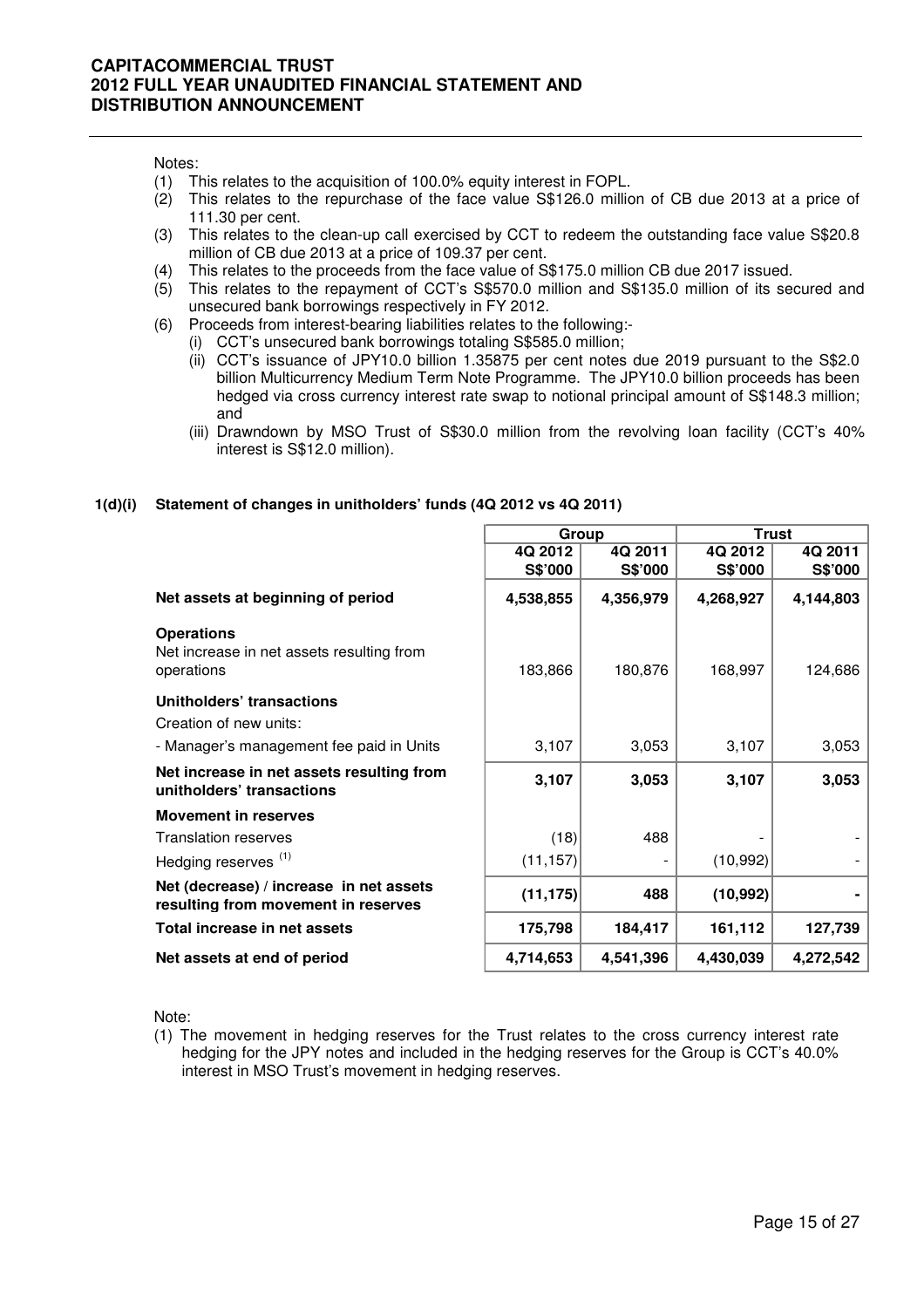#### **1(d)(ii) Statement of changes in unitholders' funds (FY 2012 vs FY 2011)**

|                                                                        | Group      |            | <b>Trust</b> |            |
|------------------------------------------------------------------------|------------|------------|--------------|------------|
|                                                                        | FY 2012    | FY 2011    | FY 2012      | FY 2011    |
|                                                                        | S\$'000    | S\$'000    | S\$'000      | S\$'000    |
| Balance as at beginning of year                                        | 4,541,396  | 4,273,741  | 4,272,542    | 4,072,542  |
| <b>Operations</b>                                                      |            |            |              |            |
| Net increase in net assets resulting from<br>operations                | 385,945    | 474,428    | 367,341      | 405,150    |
| Unitholders' transactions                                              |            |            |              |            |
| Creation of new units:                                                 |            |            |              |            |
| - Manager's management fee paid in Units                               | 12,430     | 11,961     | 12,430       | 11,961     |
| - Conversion of convertible bonds                                      |            | 502        |              | 502        |
| Distributions to unitholders                                           | (218, 626) | (217, 564) | (218, 626)   | (217, 564) |
| Net decrease in net assets resulting from<br>unitholders' transactions | (206, 196) | (205, 101) | (206, 196)   | (205, 101) |
| <b>Movement in reserves</b>                                            |            |            |              |            |
| <b>Translation reserve</b>                                             | (1, 185)   | (1,623)    |              |            |
| Capital reserves <sup>(1)</sup>                                        | 7,344      | (49)       | 7,344        | (49)       |
| Hedging reserves <sup>(2)</sup>                                        | (12,651)   |            | (10, 992)    |            |
| Net decrease in net assets resulting from<br>movement in reserves      | (6, 492)   | (1,672)    | (3,648)      | (49)       |
| Total increase in net assets                                           | 173,257    | 267,655    | 157,497      | 200,000    |
| Balance as at end of year                                              | 4,714,653  | 4,541,396  | 4,430,039    | 4,272,542  |

Notes:

- (1) Movement in Capital reserves for FY 2012 relates to the value of option granted to bondholders for CB due 2017 to convert their convertible bonds into new Units.
- (2) The movement in hedging reserves for the Trust relates to the cross currency interest rate hedging for the JPY notes and included in the hedging reserves for the Group is CCT's 40.0% interest in MSO Trust's movement in hedging reserves.

#### **Convertible Bonds**

CCT has the following Convertible Bonds outstanding as at 31 December 2012:-

| <b>Principal Amount Outstanding</b>                  | <b>Maturity Date</b> | <b>Conversion Price</b><br>per Unit as at<br>31 December 2012 |
|------------------------------------------------------|----------------------|---------------------------------------------------------------|
| <b>CB due 2015</b><br>S\$224.5 million 2.7 per cent. | 21 April 2015        | 1.2668                                                        |
| <b>CB due 2017</b><br>S\$175.0 million 2.5 per cent. | 12 September 2017    | 1.6851                                                        |

Assuming all the Convertible Bonds are fully converted based on the conversion price, the number of new units to be issued would be 281,069,590, representing 9.9% of the total number of CCT units in issue as at 31 December 2012 (2,842,956,284 Units). This is against 253,034,907 Units (CB due 2013 outstanding principal amount of S\$146.8 million at the conversion price of S\$1.7778 per unit and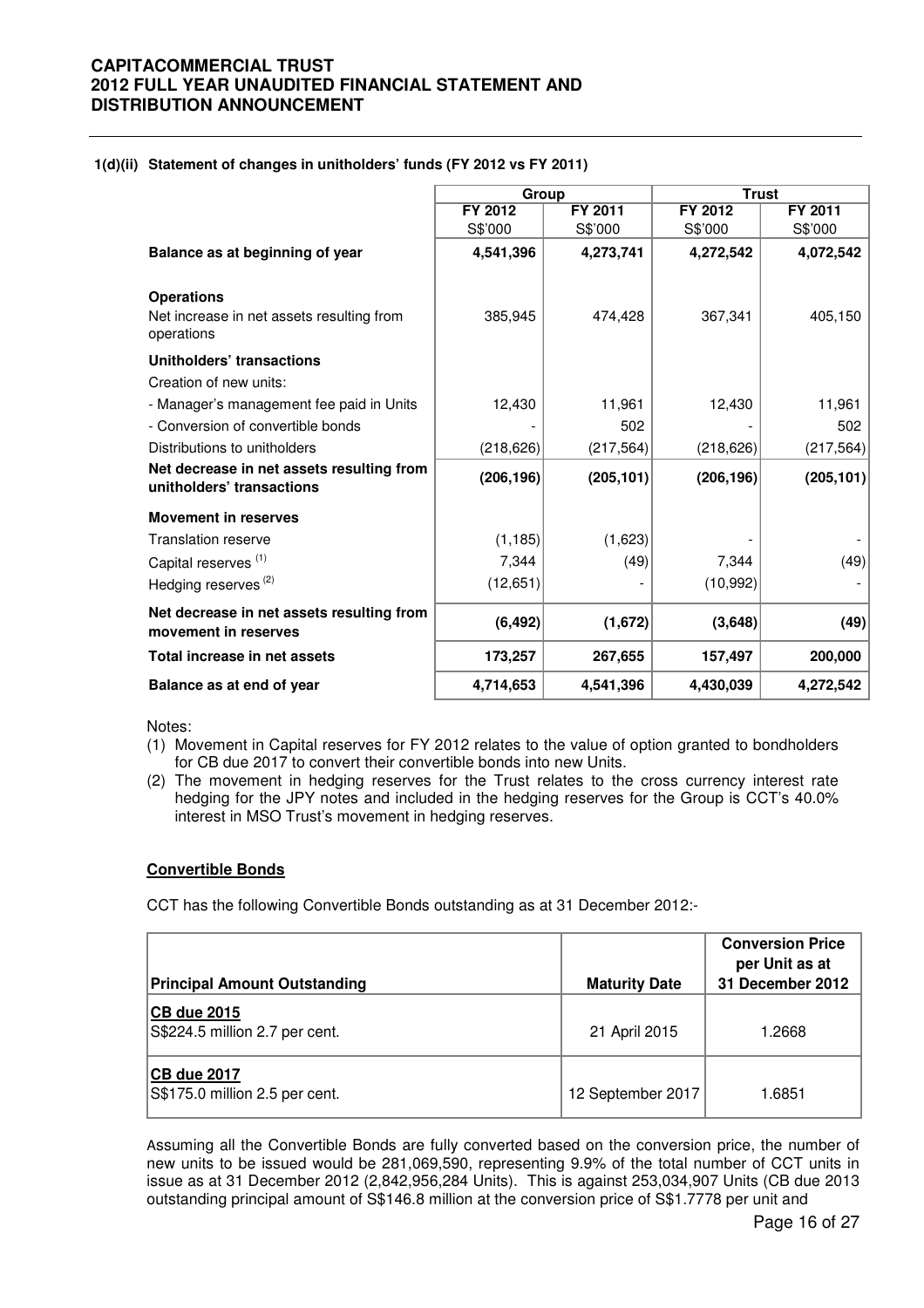CB due 2015 of S\$224.5 million at the conversion price of S\$1.3168 per unit as at 31 December 2011), representing 8.9% of the total number of CCT units in issue as at 31 December 2011 ( 2,832,787,200 Units).

#### **1(e)(i) Details of any change in the units (4Q 2012 vs 4Q 2011)**

|                                                                                                                           | <b>Group and Trust</b> |                  |  |  |
|---------------------------------------------------------------------------------------------------------------------------|------------------------|------------------|--|--|
|                                                                                                                           | 4Q 2012<br>Units       | 4Q 2011<br>Units |  |  |
| Units in issue as at beginning of period                                                                                  | 2,840,796,103          | 2,829,871,567    |  |  |
| Issue of new Units:-                                                                                                      |                        |                  |  |  |
| - in settlement of the manager's management fee in relation<br>to CCT's 60.0 % interest in Raffles City through RCS Trust | 1,423,235              | 1,923,068        |  |  |
| - in settlement of the manager's management fees in relation<br>to Wilkie Edge and One George Street                      | 736,946                | 992,565          |  |  |
| Units in issue as at end of period                                                                                        | 2,842,956,284          | 2,832,787,200    |  |  |

**1(e)(ii) Details of any change in the units (FY 2012 vs FY 2011)**

|                                                                                                                           |                  | <b>Group and Trust</b> |  |  |  |
|---------------------------------------------------------------------------------------------------------------------------|------------------|------------------------|--|--|--|
|                                                                                                                           | FY 2012<br>Units | FY 2011<br>Units       |  |  |  |
| Units in issue as at beginning of year<br>Issue of new Units:-                                                            | 2,832,787,200    | 2,823,308,500          |  |  |  |
| - in settlement of the manager's management fee in relation<br>to CCT's 60.0 % interest in Raffles City through RCS Trust | 6,723,127        | 5,998,076              |  |  |  |
| - in settlement of the manager's management fees in relation<br>to Wilkie Edge and One George Street                      | 3,445,957        | 3,100,916              |  |  |  |
| - conversion of convertible bonds                                                                                         |                  | 379,708                |  |  |  |
| Units in issue as at end of year                                                                                          | 2,842,956,284    | 2,832,787,200          |  |  |  |

**2 Whether the figures have been audited, or reviewed and in accordance with which standard (e.g. The Singapore Standard on Auditing 910 (Engagement to Review Financial Statements), or an equivalent standard)** 

The figures have not been audited nor reviewed by our auditors.

**3 Where the figures have been audited or reviewed, the auditor's report (including any qualifications or emphasis of matter)** 

Not applicable.

ī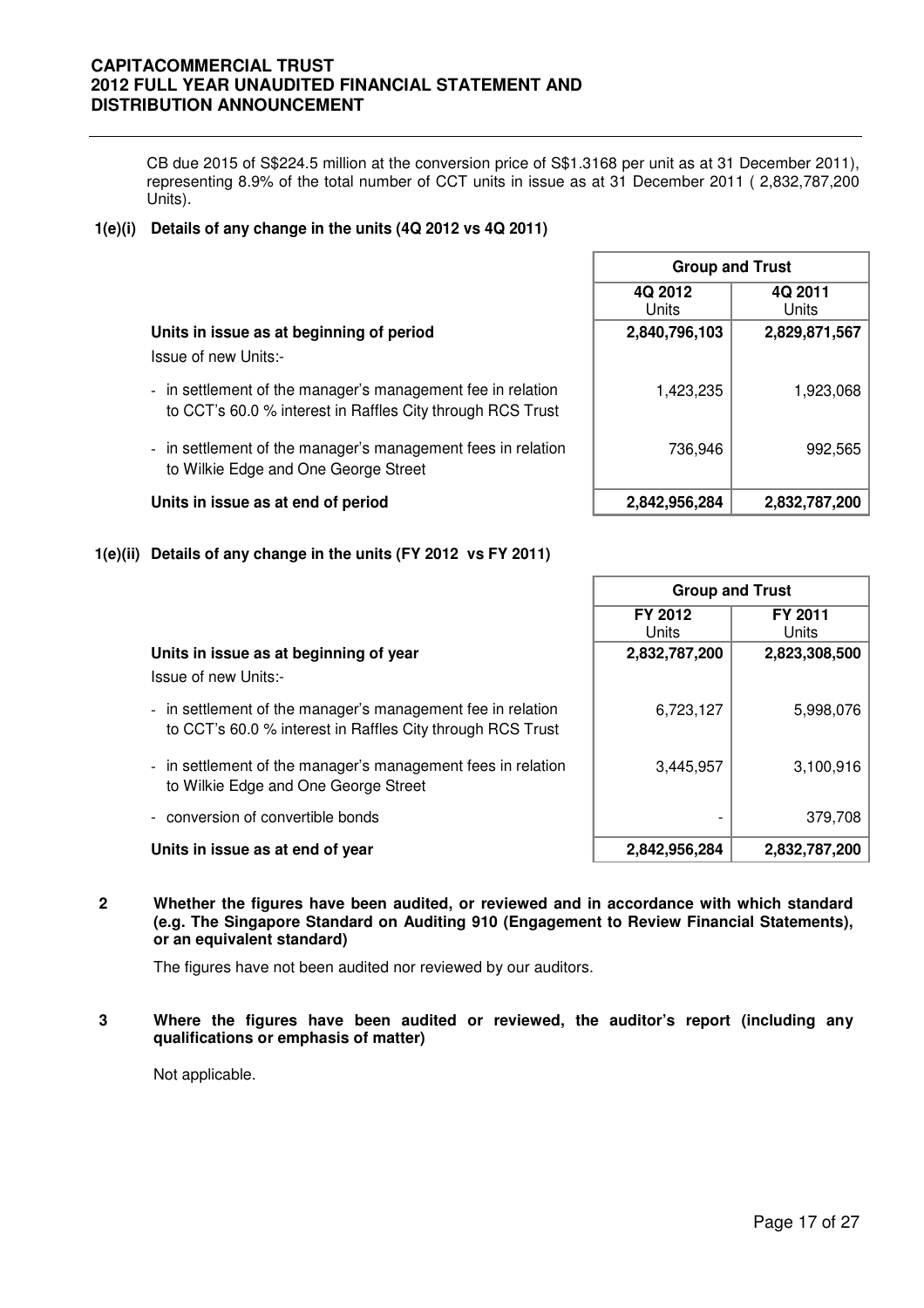#### **4 Whether the same accounting policies and methods of computation as in the issuer's most recent audited annual financial statements have been complied**

The accounting policies and methods of computation applied in the financial statements for the current reporting period are consistent with the audited financial statements for the year ended 31 December 2011.

**5 If there are any changes in the accounting policies and methods of computation, including any required by an accounting standard, what has changed, as well as the reasons for, and the effect of, the change** 

Nil.

#### **6 Earnings per unit ("EPU") and distribution per unit ("DPU") for the financial period**

|                                                                              | Group             |               | <b>Trust</b>      |                   |  |
|------------------------------------------------------------------------------|-------------------|---------------|-------------------|-------------------|--|
|                                                                              | 4Q 2012           | 4Q 2011       | 4Q 2012           | 4Q 2011           |  |
| <b>Basic EPU</b><br>Weighted average number of Units<br>in issue             | 2,842,251,877     | 2,831,931,525 | 2,842,251,877     | 2,831,931,525     |  |
| Based on weighted average number<br>of Units in issue <sup>1</sup>           | 6.47c             | 6.39c         | 5.95c             | 4.40 <sub>¢</sub> |  |
| <b>Diluted EPU</b><br>Weighted average number of Units<br>in issue (diluted) | 3,123,321,467     | 3,098,172,788 | 3,123,321,467     | 3,098,172,788     |  |
| Based on weighted average number<br>of Units in issue (diluted) <sup>2</sup> | 6.03 <sub>¢</sub> | 6.01¢         | 5.55 <sub>¢</sub> | 4.19 <sub>0</sub> |  |

#### **EPU (4Q 2012 vs 4Q 2011)**

#### **Notes:**

- (1) In computing the basic EPU, total return for the period after tax and the weighted average number of Units outstanding during the period are used.
- (2) In computing the diluted EPU, the total return for the period after tax and the weighted average number of Units outstanding during the period are adjusted for the effects of all dilutive potential Units arising from the assumed conversion of the Convertible Bonds to Units.

#### **Distribution per unit ("DPU")**

In computing the DPU, the number of Units as at the end of each period is used for the computation.

| 4Q 2012           | 4Q 2011            | FY 2012           | FY 2011            |
|-------------------|--------------------|-------------------|--------------------|
| 2,842,956,284     | 2,832,787,200      | 2,842,956,284     | 2,832,787,200      |
| 2.05 <sub>0</sub> | 1.92¢              | 8.05 <sub>c</sub> | 7.52¢<br>7.52¢     |
|                   | 2.05c <sup>2</sup> | l.92¢             | 8.04c <sup>2</sup> |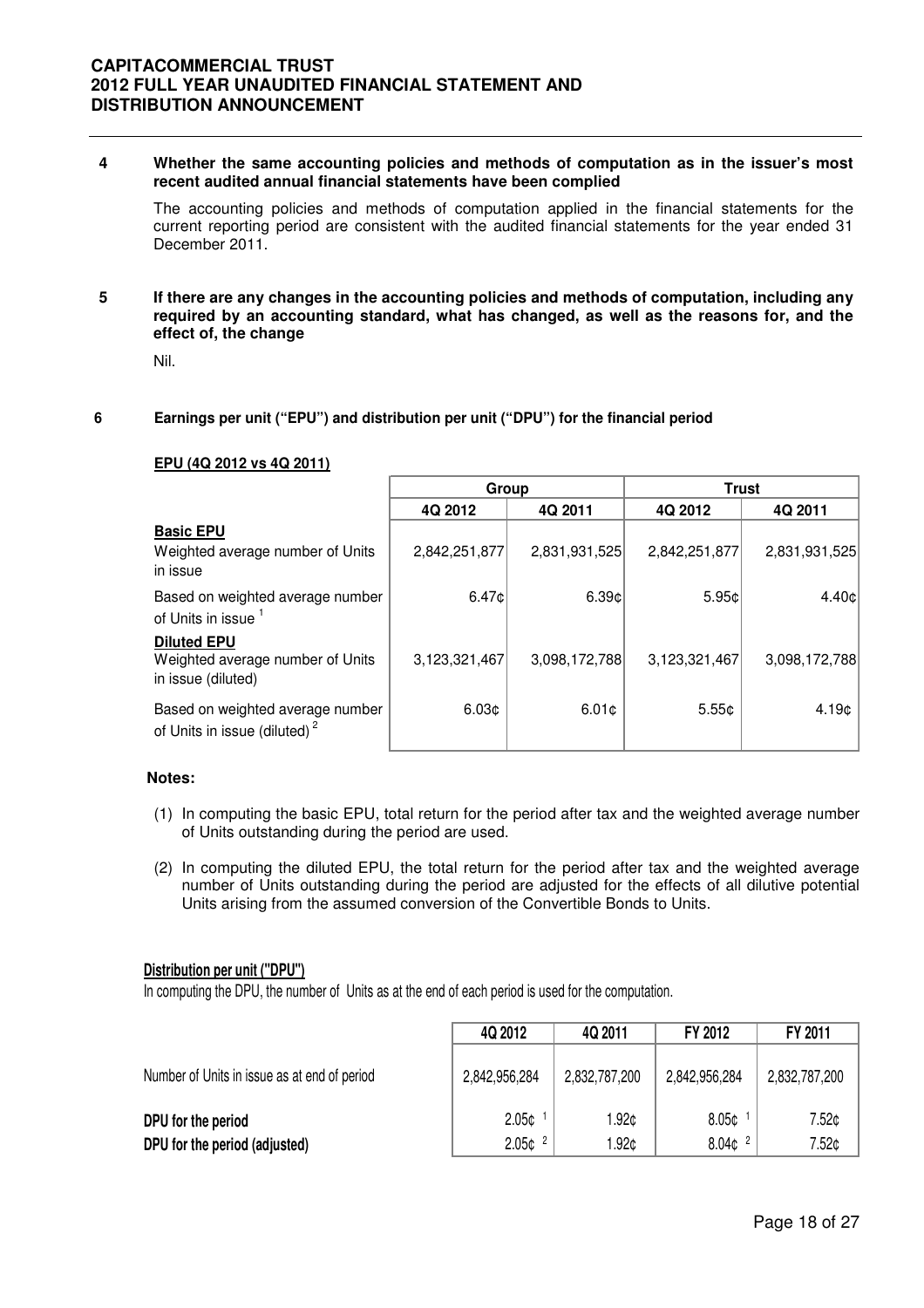#### **Notes:**

- (1) DPU for the period was computed based on the number of Units in issue as at 31 December 2012. It is computed on the basis that none of the Convertible Bonds, is converted into Units. Accordingly, the actual quantum of DPU may differ if any of these Convertible Bonds is converted into Units on or before the books closure date.
- (2) Subsequent to 31 December 2012, \$250,000 of the CB due 2015 were converted into 197,347 Units. The estimated DPUs for 4Q 2012 and FY 2012 were computed on the basis that none of the remaining Convertible Bonds, is converted into Units on or before books closure date. Assuming the remaining S\$224.25 million of CB due 2015 were converted on or before the books closure date, the 4Q 2012 and 2H 2012 DPUs would be reduced by 0.12 cents and 0.23 cents respectively. Separately, assuming all the outstanding S\$175.0 million CB due 2017 were converted on or before the books closure date, the 4Q 2012 and 2H 2012 DPUs would be reduced by 0.07 cents and 0.14 cents respectively.

#### **7 Net asset value ("NAV") backing per Unit based on Units in issue at the end of the period.**

|                                                                              |             | Group         |               | Trust         |               |  |
|------------------------------------------------------------------------------|-------------|---------------|---------------|---------------|---------------|--|
|                                                                              | <b>Note</b> | 31-Dec-12     | 31-Dec-11     | 31-Dec-12     | 31-Dec-11     |  |
| Number of Units in issue at end of period                                    |             | 2,842,956,284 | 2,832,787,200 | 2,842,956,284 | 2,832,787,200 |  |
| NAV (S\$'000)                                                                |             | 4,714,653     | 4,541,396     | 4,430,039     | 4,272,542     |  |
| NAV per Unit                                                                 |             | \$1.66        | \$1.60        | \$1.56        | \$1.51        |  |
| Adjusted NAV per Unit (excluding the<br>distributable income to unitholders) |             | \$1.62        | \$1.57        | \$1.52        | \$1.47        |  |

**Note:**

(1) NAV per Unit was computed based on net asset value over the number of Units in issue at end of the period.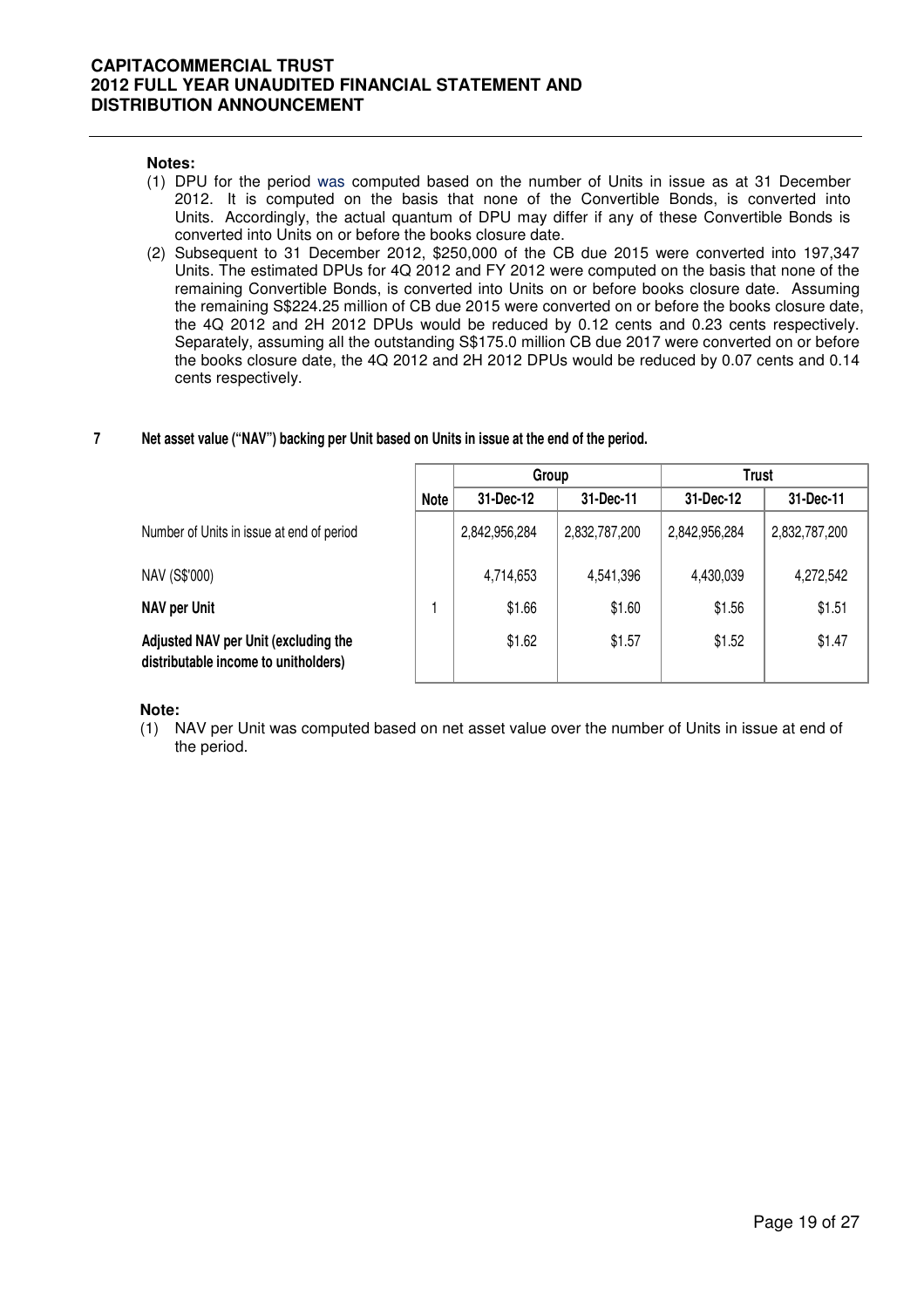#### **8 Review of the performance**

|                                                                                                 | Group             |            |                   |               |
|-------------------------------------------------------------------------------------------------|-------------------|------------|-------------------|---------------|
|                                                                                                 | 4Q 2012           | 4Q 2011    | FY 2012           | FY 2011       |
| <b>Statement of Total Return</b>                                                                | S\$'000           | S\$'000    | S\$'000           | S\$'000       |
| Gross revenue                                                                                   | 97,075            | 89,883     | 375,806           | 361,242       |
| Property operating expenses                                                                     | (21,900)          | (21, 558)  | (80, 282)         | (83, 927)     |
|                                                                                                 | 75,175            |            | 295,524           |               |
| Net property income<br>Interest income                                                          | 597               | 68,325     |                   | 277,315       |
|                                                                                                 | 574               | 556        | 3,070<br>574      | 1,809         |
| Investment income                                                                               |                   |            |                   |               |
| Gain on remeasurement of financial derivatives                                                  | 2,966             | 3,880      | 11,410            | 12,597        |
| Amortisation expense                                                                            | (1, 475)          |            | (4, 187)          |               |
| Manager's management fees:                                                                      |                   |            |                   |               |
| - Base fees                                                                                     | (2, 393)          | (2,322)    | (9,336)           | (8,702)       |
| - Performance fees                                                                              | (2,800)           | (2,501)    | (11, 071)         | (10, 695)     |
| Trust expenses                                                                                  | (1,480)           | (758)      | (4, 566)          | (2,285)       |
| Finance costs                                                                                   | (18, 521)         | (19,048)   | (73,988)          | (79, 026)     |
| Net income before share of profit of associate                                                  | 52,643            | 48,132     | 207,430           | 191,013       |
| Share of profit of associate                                                                    | 1,844             | 1,767      | 4,866             | 4,972         |
| Net income                                                                                      | 54,487            | 49,899     | 212,296           | 195,985       |
| Premium on repurchase of convertible bonds                                                      |                   | (1,030)    | (4,028)           | (1,030)       |
| Gain on sale of investment property                                                             |                   |            |                   | 2,636         |
| Net change in fair value of investment properties and<br>investment property under construction | 129,377           | 132,007    | 177,775           | 276,837       |
| Total return for the period before tax                                                          | 183,864           | 180,876    | 386,043           | 474,428       |
| Income tax                                                                                      | 2                 |            | (98)              |               |
| Total return for the period after tax                                                           | 183,866           | 180,876    | 385,945           | 474,428       |
| <b>Distribution Statement</b>                                                                   |                   |            |                   |               |
| Total return for the period before tax                                                          | 183,864           | 180,876    | 386,043           | 474,428       |
| Net tax and other adjustments                                                                   | (125, 854)        | (127, 526) | (148, 846)        | (261, 638)    |
| Distribution income retained                                                                    | (196)             | 1,080      | (9, 134)          |               |
| Rollover adjustment                                                                             | 452               |            | 452               |               |
| Income available for distribution to unitholders                                                | 58,266            | 54,430     | 228,515           | 212,790       |
| Distributable income to unitholders                                                             | 58,266            | 54,430     | 228,515           | 212,790       |
| DPU for the period                                                                              | 2.05 <sub>¢</sub> | 1.92¢      | 8.05¢             | 7.52¢         |
| DPU for the period (Adjusted)                                                                   | 2.05 <sub>¢</sub> | 1.92¢      | 8.04 <sub>¢</sub> | 7.52¢         |
|                                                                                                 |                   |            |                   | Page 20 of 27 |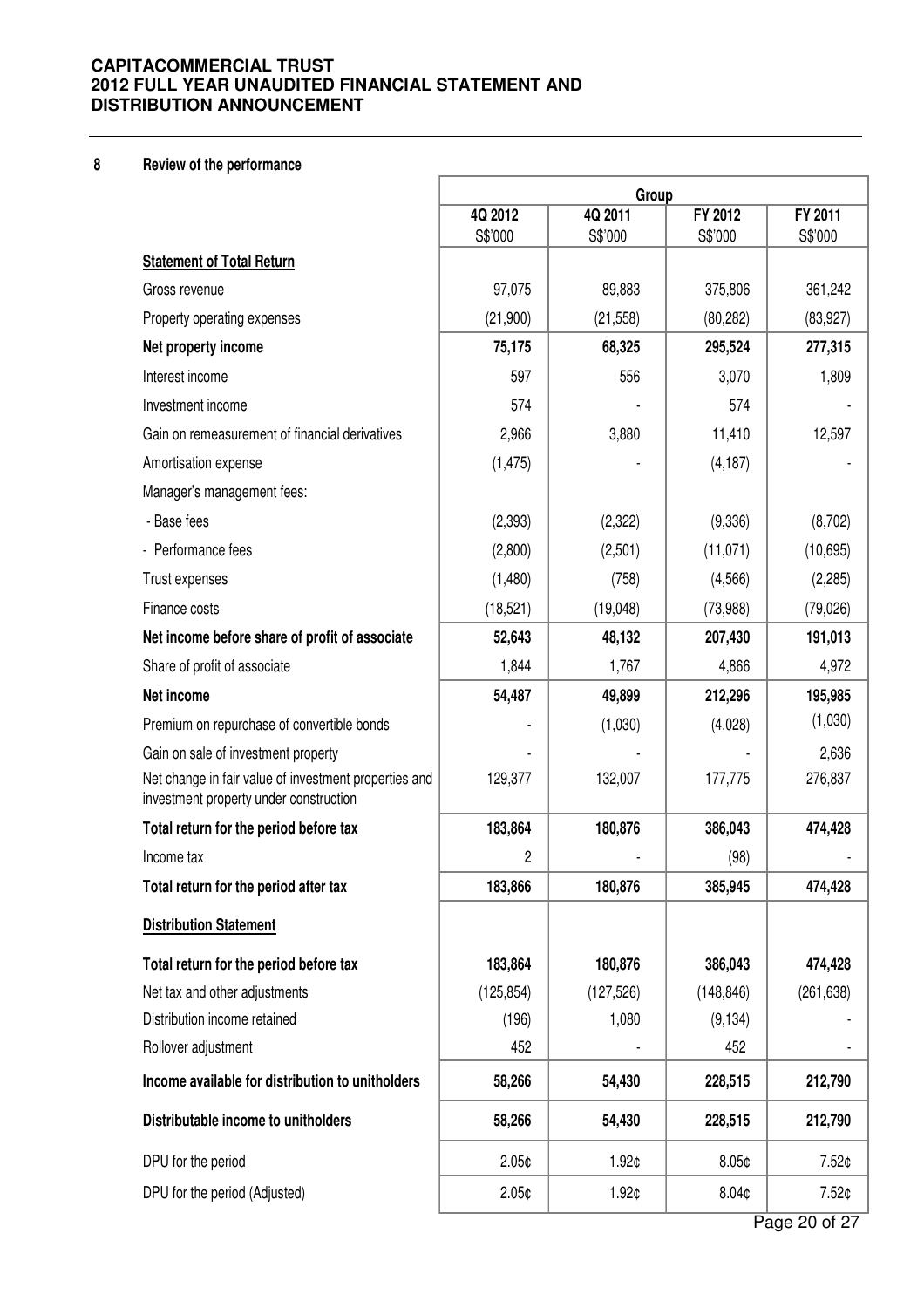#### **Review of CCT Group's performance 4Q 2012 vs 4Q 2011**

 Gross revenue of S\$97.1 million for 4Q 2012 was 8.0% higher than that for 4Q 2011. The increase was mainly from revenue contribution by Twenty Anson, higher revenue from HSBC Building, Golden Shoe Car Park, One George Street and Raffles City (CCT's 60% interest). However, the increase was partly offset by lower revenue mainly from Six Battery Road, Capital Tower and Wilkie Edge.

Property tax in 4Q 2012 of S\$5.2 million was S\$1.7 million or 24.2% lower compared with 4Q 2011 due to vacancy refund and successful appeal of annual value assessments for prior years. Other property operating expenses of S\$13.9 million for 4Q 2012 was S\$1.8 million or 15.1% higher than 4Q 2011. The increase in the other operating expenses was due mainly to higher utilities, marketing expenses and maintenance costs.

Amortisation expense of S\$1.5 million relates to the amortisation of the yield stabilization sum from FOPL for 4Q 2012 (nil for 4Q 2011). This expense does not affect distributable income.

Trust expenses in 4Q 2012 of S\$1.5 million was higher than S\$0.7 million for 4Q 2011, due mainly to foreign exchange loss incurred on capital redemption of MCDF offset by lower professional fees and unitholders expenses incurred.

Finance costs of S\$18.5 million for 4Q 2012 were 2.8% lower compared with 4Q 2011, due mainly to lower amortization and transaction costs incurred.

#### **Review of CCT Group's performance FY 2012 vs FY 2011**

Gross revenue of S\$375.8 million for FY 2012 was 4.0% higher than that for FY 2011. The higher revenue was mainly due to the new contribution from Twenty Anson acquired on 22 March 2012. All properties recorded higher revenue in FY 2012 compared to a year ago except for asset enhancement works of Six Battery Road and the redevelopment of formerly Market Street Car Park into Grade A office development known as CapitaGreen.

Property tax in FY 2012 of S\$20.5 million was S\$6.5 million or 24.2% lower than FY 2011 due to vacancy refund and successful appeal of lower annual value assessments for prior years. Other property operating expenses of S\$48.9 million for FY 2012 were S\$2.3 million or 5.0% higher compared with FY 2011. The increase in the other operating expenses was due to higher utilities, marketing expenses and maintenance costs.

Interest income of S\$3.1 million for FY 2012 was higher than that for FY 2011 by S\$1.3 million or 69.7%. The increase was due mainly to the interest income from shareholder's loans to MSO Trust (CCT's 40.0% interest).

Amortisation expense of S\$4.2 million relates to the amortisation of the yield stabilization sum for FY 2012 (nil in FY 2011). This expense does not have any impact on distributable income.

Trust expenses of S\$4.6 million for FY 2012 was higher than FY 2011 by S\$2.3 million or 99.8%. The increase was due mainly to foreign exchange loss incurred on capital redemption of MCDF offset by lower professional fees and unitholders expenses incurred.

Finance costs of S\$74.0 million for FY 2012 were lower than that for FY 2011 by S\$5.0 million or 6.4% due mainly to lower interest cost as well as lower amortisation and transaction costs.

Premium on repurchase of convertible bonds refers to the premium on repurchase of face value of S\$126.0 million in FY 2012 of the CB due 2013. The premium does not affect distributable income.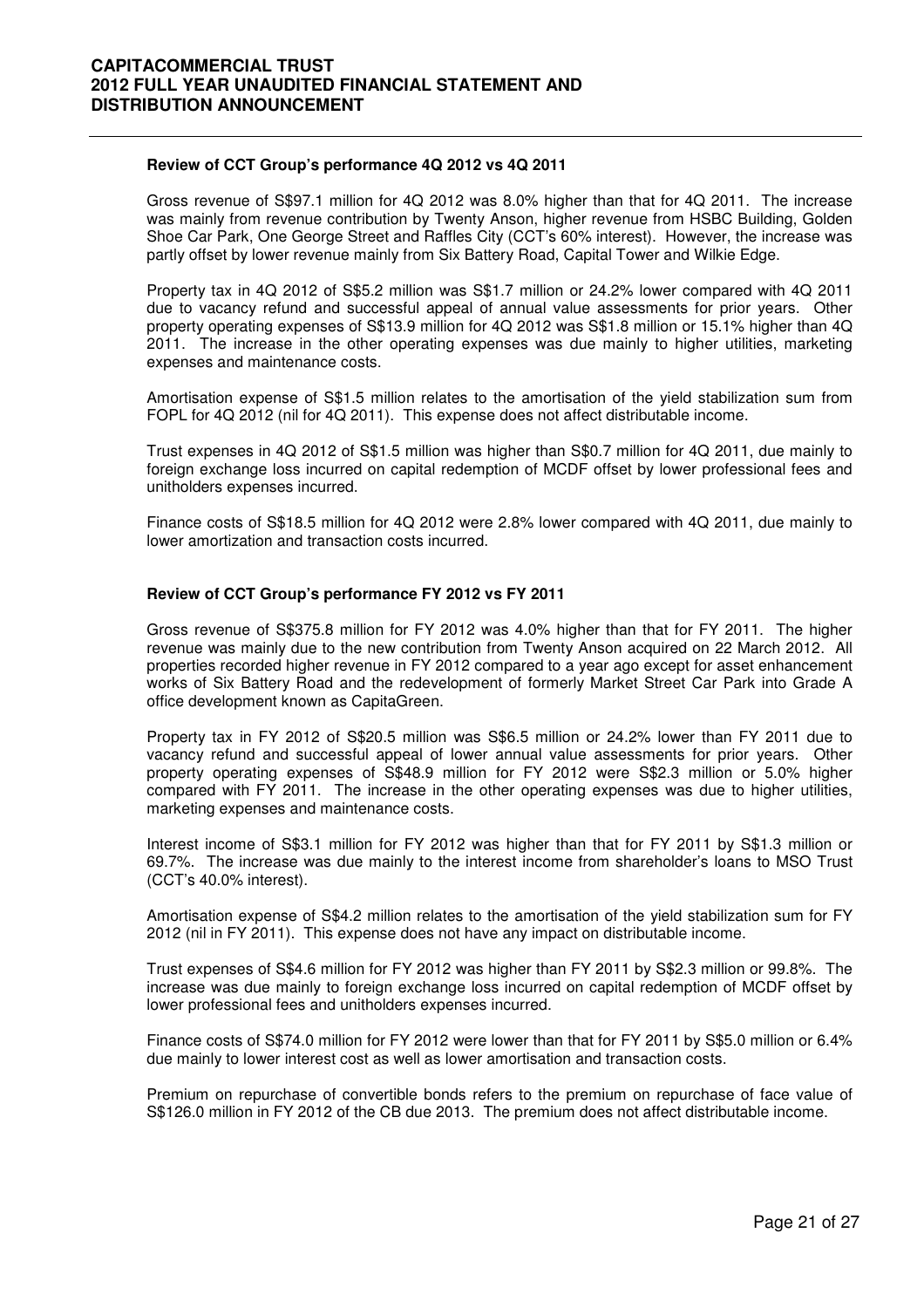#### **Net change in fair value of investment properties**

The investment properties were revalued to S\$6,380.2 million as at 31 December 2012, an increase of S\$129.4 million over the carrying value of the investment properties of S\$6,250.8 million. The gain in fair value of S\$129.4 million was recognized in the Statement of Total Return in 4Q 2012. Including the fair value gain in investment properties for 1H 2012 of S\$48.4 million, the total fair value gain of investment properties is S\$177.8 million for the full year 2012. The net change in fair value of investment properties is a non-taxable item and has no impact on the distributable income to unitholders. The valuation of investment property under construction, CapitaGreen (held by MSO Trust in which CCT's interest is 40.0%), was S\$265.6 million (valuation was only on land). There was no change in the valuation of CapitaGreen as at 31 December 2012, from the last valuation as at 30 June 2012. The carrying value of the investment property under construction was S\$314.9 million, which had included the construction and related costs.

Independent valuations were conducted as at 31 December 2012 by Jones Lang LaSalle Property Consultants Pte. Ltd. for CCT properties and CapitaGreen and Knight Frank Pte Ltd for Raffles City.

The main methods of valuation adopted for investment properties comprise the Capitalization Approach and Discounted Cash Flow Analysis. The Direct Comparison Method is used as a check against the derived values where applicable. Valuation of CapitaGreen was based on Residual Land Method and Direct Comparison Method.

#### **9 Variance from Previous Forecast / Prospect Statement**

CCT has not disclosed any forecast to the market**.** 

#### **10 Commentary on the competitive conditions of the industry in which the group operates and any known factors or events that may affect the group in the next reporting period and the next 12 months**

Based on advance estimates from Singapore Ministry of Trade and Industry, Singapore's economy grew at a modest pace of 1.1 per cent on a year-on-year basis in the fourth quarter of 2012, an improvement from the flat growth in the previous quarter. On a quarter-on-quarter seasonally-adjusted annualised basis, the economy grew by 1.8 per cent, an upturn from the contraction of 6.3 per cent in the preceding quarter.

Office leasing activities were surprisingly brisk in 2012, with more demand from a more diversified range of businesses. However, the demand was not strong enough to support rental rates, and average rental rates for Grade A office space for 4Q 2012 fell 2.2% to \$9.58 per square foot per month ("psfpm") from \$9.80 psfpm in  $3Q$  2012. For the full year 2012, the decline was 12.9%.

#### **Outlook for 2013**

Singapore's economy performed below expectations in 2012, driven by broad-based declines in all key sectors. Going forward, external headwinds will continue to weigh on the performance of the economy. Constraints faced by companies due to limits imposed on the use of foreign labour may adversely affect Singapore's cost competitiveness compared to other economies in the region.

Looking ahead, new office supply in the Singapore central business district (CBD) from 2013 to 2015 is estimated to be less than 1 million square feet annually. Only one new office building will add to the supply in 2013 and it has achieved pre-commitment for about 11%, allaying market concerns of a vacant building.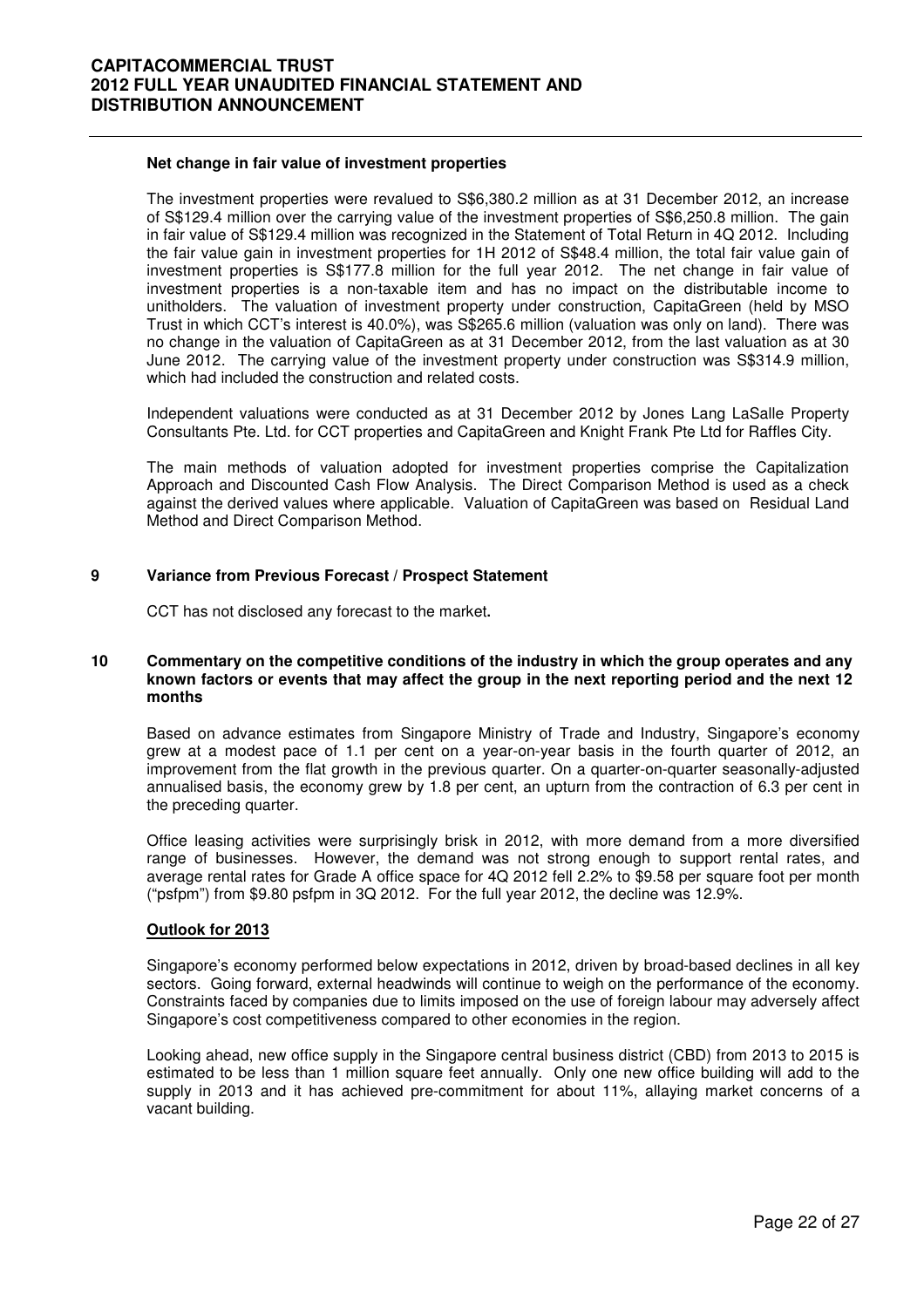CCT has signed a Deed of Yield Protection dated 11 July 2008 in connection with the purchase of One George Street. Under the Deed of Yield Protection, CapitaLand Commercial Limited guarantees a minimum net property income of S\$49.5 million per annum, being 4.25% per annum of S\$1.165 billion (being the purchase price for One George Street) for a period of five years from 11 July 2008. The Deed of Yield protection will cease on 10 July 2013. As a result, the net property income performance of One George Street is expected to be affected thereafter.

#### **11 Distributions**

| 11(a) | <b>Current financial period</b>                    |                                                                                                                                                                                                                                                                                                                                                                                                      |      |  |  |
|-------|----------------------------------------------------|------------------------------------------------------------------------------------------------------------------------------------------------------------------------------------------------------------------------------------------------------------------------------------------------------------------------------------------------------------------------------------------------------|------|--|--|
|       |                                                    | Any distributions declared for the current financial period?                                                                                                                                                                                                                                                                                                                                         | Yes. |  |  |
|       | Name of distribution                               | Distribution for the period from 1 July 2012 to 31 December 2012                                                                                                                                                                                                                                                                                                                                     |      |  |  |
|       | Distribution type                                  | i) Taxable income<br>ii) Tax exempt income                                                                                                                                                                                                                                                                                                                                                           |      |  |  |
|       | <b>Estimated Distribution</b><br>rate <sup>1</sup> | i) Taxable income distribution :- 4.01 cents per unit<br>ii) Tax-exempt income distribution :- 0.07 cents per unit                                                                                                                                                                                                                                                                                   |      |  |  |
|       | Par value of units                                 | Not meaningful                                                                                                                                                                                                                                                                                                                                                                                       |      |  |  |
|       | Tax rate                                           | Taxable income distribution<br>Qualifying investors and individuals (other than those who hold<br>their units through a partnership) will generally receive pre-tax<br>distributions. These distributions are exempt from tax in the hands<br>of individuals unless such distributions are derived through a<br>Singapore partnership or from the carrying on of a trade, business<br>or profession. |      |  |  |
|       |                                                    | Qualifying foreign non-individual investors will receive their<br>distributions after deduction of tax at the rate of 10%.                                                                                                                                                                                                                                                                           |      |  |  |
|       |                                                    | All other investors will receive their distributions after deduction of<br>tax at the rate 17%.                                                                                                                                                                                                                                                                                                      |      |  |  |
|       |                                                    | Tax-exempt income distribution<br>Tax-exempt income distribution is exempt from tax in the hands of<br>all unitholders. Tax-exempt income relates to the net income from<br>the income distribution received from Quill Capita Trust.                                                                                                                                                                |      |  |  |
|       | Books closure date                                 | 31 January 2013                                                                                                                                                                                                                                                                                                                                                                                      |      |  |  |
|       | Date payable                                       | 28 February 2013                                                                                                                                                                                                                                                                                                                                                                                     |      |  |  |

#### **Note:**

(1) Subsequent to 31 December 2012. S\$250,000 of the CB due 2015 was converted into 197,347 units. The above estimated Distributation Rate was computed on the basis that none of the remaining Convertible Bonds is converted into Units on or before the books closure date. Accordingly, the actual quantum of DPU may differ if any of the Convertible Bonds is converted into Units on or before the books closure date.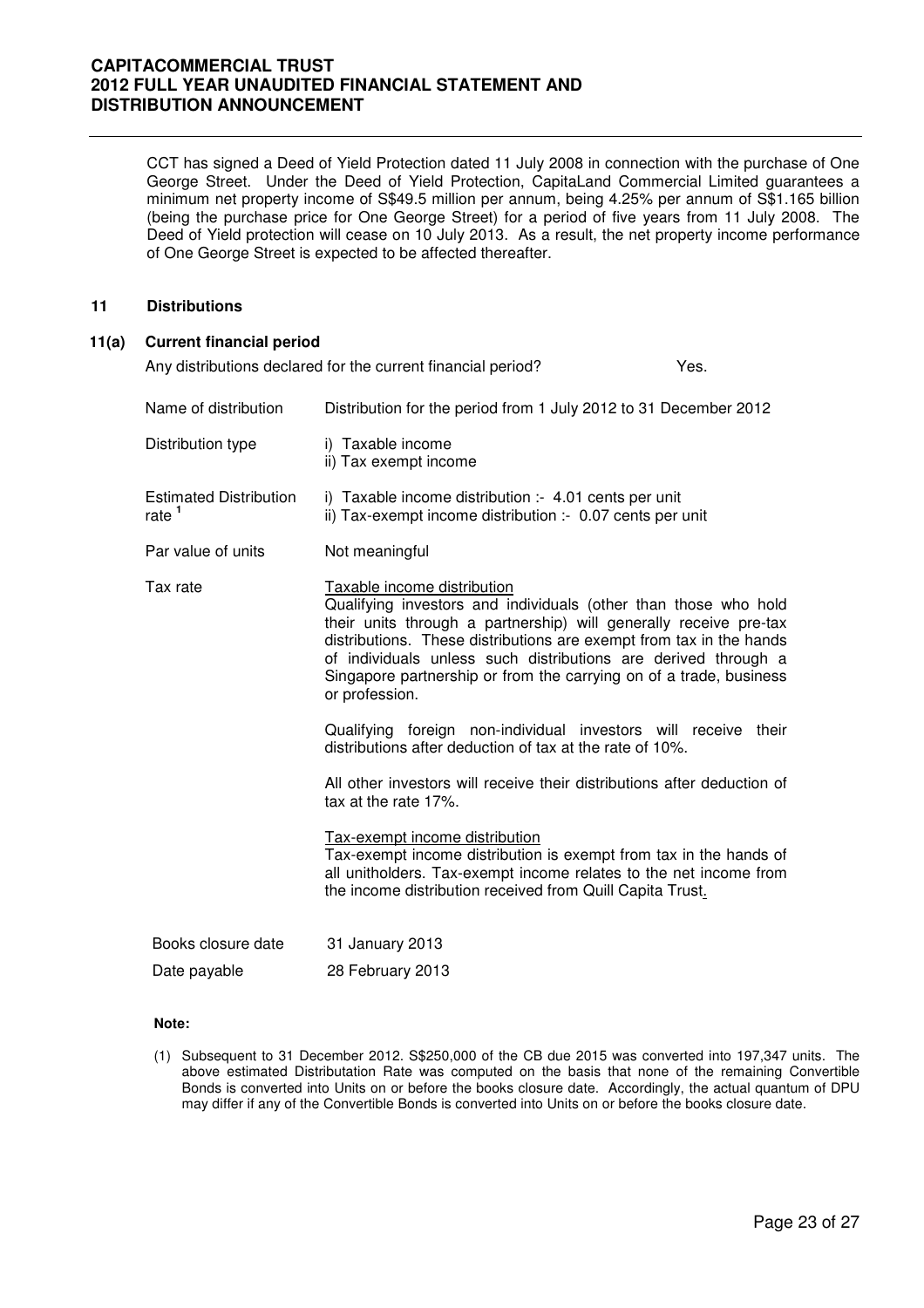### **11(b) Corresponding period of the preceding financial period**  Any distributions declared for the current financial period? Yes. Name of distribution Distribution for the period from 1 July 2011 to 31 December 2011 Distribution type Taxable income Estimated Distribution rate Taxable income distribution :- 3.75 cents per unit Par value of units Not meaningful Tax rate Taxable income distribution Qualifying investors and individuals (other than those who hold their units through a partnership) will generally receive pre-tax distributions. These distributions are exempt from tax in the hands of individuals unless such distributions are derived through a Singapore partnership or from the carrying on of a trade, business or profession. Qualifying foreign non-individual investors will receive their distributions after deduction of tax at the rate of 10%. All other investors will receive their distributions after deduction of tax at the rate 17%. Books closure date 31 January 2012 Date payable 29 February 2012

#### **12 If no distribution has been declared/recommended, a statement to that effect** NA

## **13 General mandate relating to interested party transactions**

The Trust has not obtained a general mandate from unitholders for Interested Person Transactions.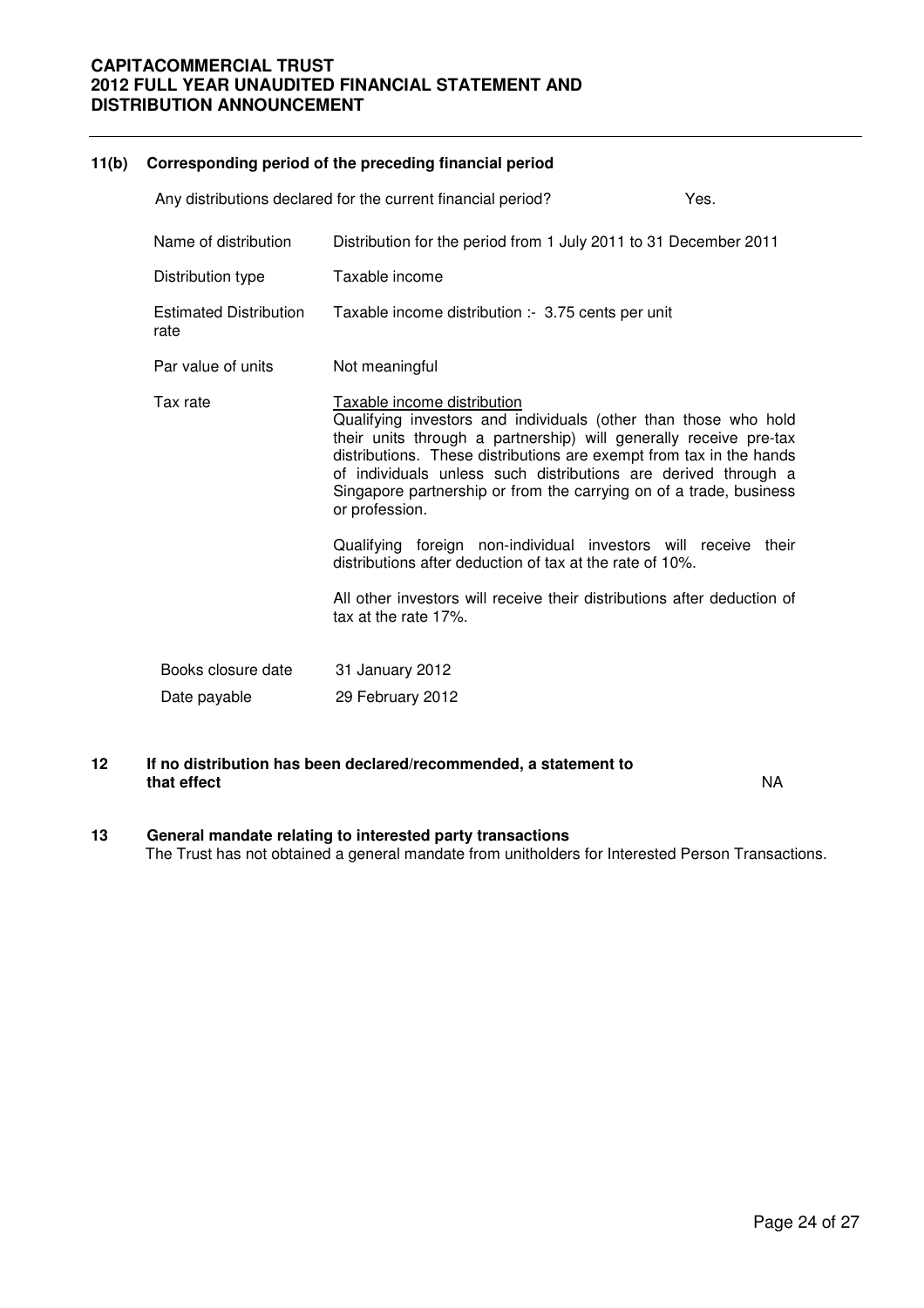#### **14 Segmental Results**

| <b>Total Gross Revenue</b>                       |             | FY 2012 | FY 2011 | <b>Percentage of Total</b><br>Change<br><b>Gross Revenue</b> |         |         |
|--------------------------------------------------|-------------|---------|---------|--------------------------------------------------------------|---------|---------|
| by business segments                             |             |         |         |                                                              | FY 2012 | FY 2011 |
|                                                  | <b>Note</b> | S\$'000 | S\$'000 | %                                                            | ℅       | ℅       |
| <b>Office buildings</b>                          |             |         |         |                                                              |         |         |
| <b>Capital Tower</b>                             |             | 63,939  | 63,621  | 0.5                                                          | 17.0    | 17.6    |
| Six Battery Road                                 |             | 49,606  | 60,938  | (18.6)                                                       | 13.2    | 16.9    |
| One George Street                                |             | 60,334  | 59,929  | 0.7                                                          | 16.1    | 16.6    |
| Other Office buildings                           |             | 33,446  | 9,884   | NM.                                                          | 8.9     | 2.7     |
| <b>Total Office buildings</b>                    | 1           | 207,325 | 194,372 | 6.7                                                          | 55.2    | 53.8    |
| <b>Mixed-use building</b>                        |             |         |         |                                                              |         |         |
| RCS Trust 60%                                    |             | 132,556 | 130,126 | 1.9                                                          | 35.3    | 36.0    |
| <b>Car park and Other Mixed-use</b><br>buildings |             | 35,925  | 36,744  | (2.2)                                                        | 9.6     | 10.2    |
| Total gross revenue                              | 2           | 375,806 | 361,242 | 4.0                                                          | 100.0   | 100.0   |

|                                           |             | FY 2012 | FY 2011 | Change                 | <b>Percentage of Total Net</b> |         |
|-------------------------------------------|-------------|---------|---------|------------------------|--------------------------------|---------|
| <b>Net Property Income</b>                |             |         |         | <b>Property Income</b> |                                |         |
| by business segments                      |             |         |         |                        | FY 2012                        | FY 2011 |
|                                           | <b>Note</b> | S\$'000 | S\$'000 | %                      | $\%$                           | $\%$    |
| <b>Office buildings</b>                   |             |         |         |                        |                                |         |
| <b>Capital Tower</b>                      |             | 50,593  | 47,077  | 7.5                    | 17.1                           | 17.0    |
| Six Battery Road                          |             | 40,607  | 47,959  | (15.3)                 | 13.7                           | 17.3    |
| One George Street                         |             | 49,512  | 49.511  | 0.002                  | 16.8                           | 17.9    |
| Other Office buildings                    |             | 29,634  | 9.625   | NM.                    | 10.0                           | 3.5     |
| <b>Total Office buildings</b>             |             | 170,346 | 154,172 | 10.5                   | 57.6                           | 55.6    |
| Mixed-use building                        |             |         |         |                        |                                |         |
| RCS Trust 60%                             |             | 96,789  | 95,207  | 1.7                    | 32.8                           | 34.3    |
| Car park and Other Mixed-use<br>buildings |             | 28,389  | 27,936  | 1.6                    | 9.6                            | 10.1    |
| Total net property income                 | 2           | 295,524 | 277.315 | 6.6                    | 100.0                          | 100.0   |

Notes:

- (1) Includes Twenty Anson which was acquired in FY 2012 through CCT's 100.0% equity interest in FirstOffice Pte. Ltd.
- (2) Total gross revenue/net property income was higher in FY 2012 compared with FY 2011 due mainly to contribution from Twenty Anson and higher revenue from all the other buildings except Six Battery Road. The development of CapitaGreen also partially offset the increase in total gross revenue of CCT portfolio.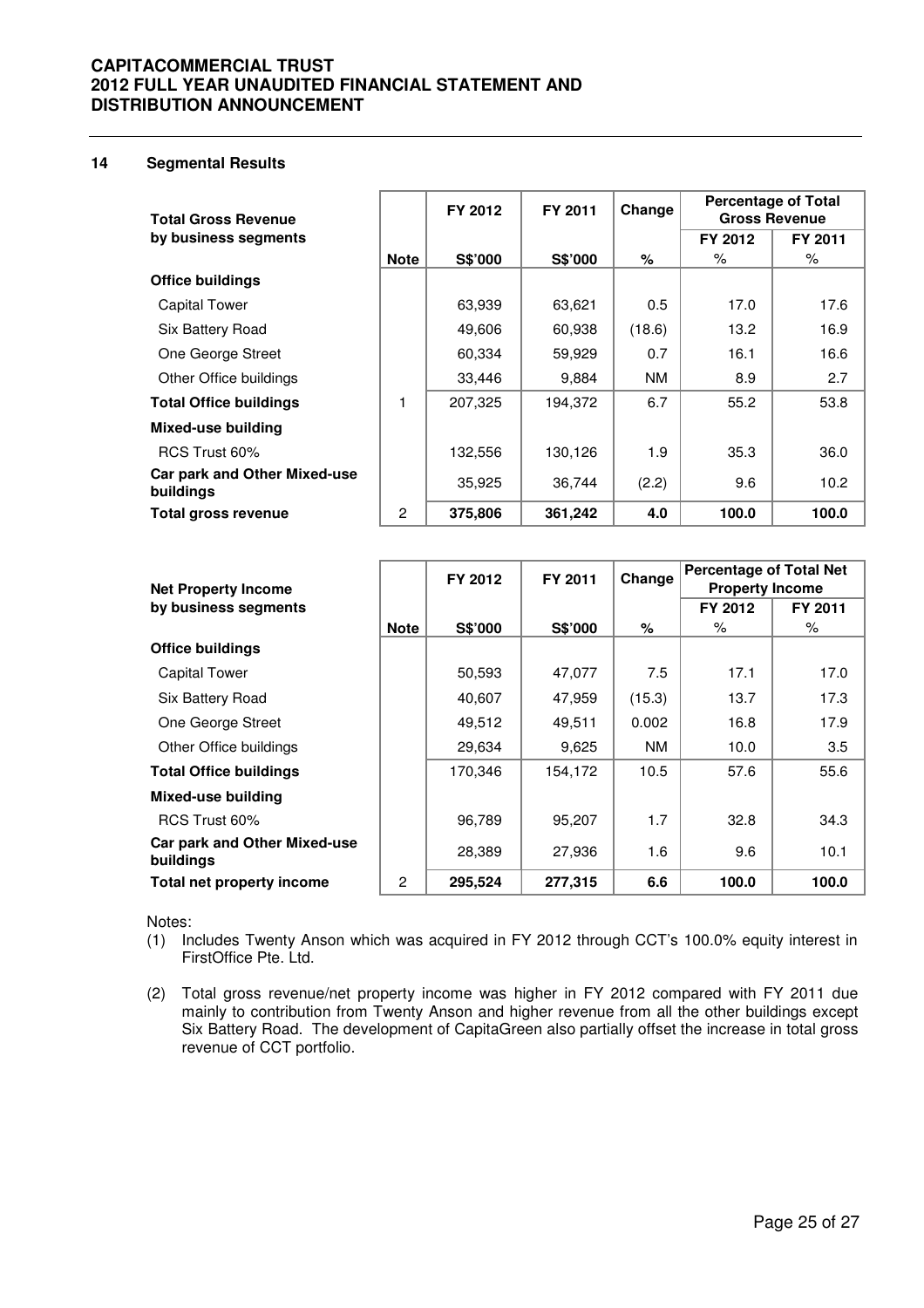#### **15 In the review of performance, the factors leading to any material changes in contributions to turnover and earnings by the business or geographical segments.**

Refer to the review of actual performance on page 20 - 22 (paragraph 8).

#### **16 Breakdown of gross revenue and net income**

|                                             | FY 2012<br>S\$'000 | FY 2011<br>S\$'000 | Change<br>% |
|---------------------------------------------|--------------------|--------------------|-------------|
| Gross revenue reported for first half year  | 183,192            | 182,033            | 0.6         |
| Net income for first half year              | 104.662            | 95,851             | 9.2         |
| Gross revenue reported for second half year | 192,614            | 179,209            | 7.5         |
| Net income for second half year             | 107,634            | 100,134            | 7.5         |

**17** A breakdown of the total annual distribution for the current full year and its previous full year is as follows:-

|                                       | FY 2012<br>S\$'000 | FY 2011<br>S\$'000 |
|---------------------------------------|--------------------|--------------------|
| In respect of the period:             |                    |                    |
| 1 July 2012 to 31 December 2012 $(1)$ | -                  |                    |
| 1 January 2012 to 30 June 2012        | 112,380            |                    |
| 1 July 2011 to 31 December 2011       | 106,294            |                    |
| 1 January 2011 to 30 June 2011        |                    | 106,496            |
| 1 July 2010 to 31 December 2010       |                    | 110,942            |

Note:-

(1) Refer to distributions on page 23 (paragraph 11 (a))